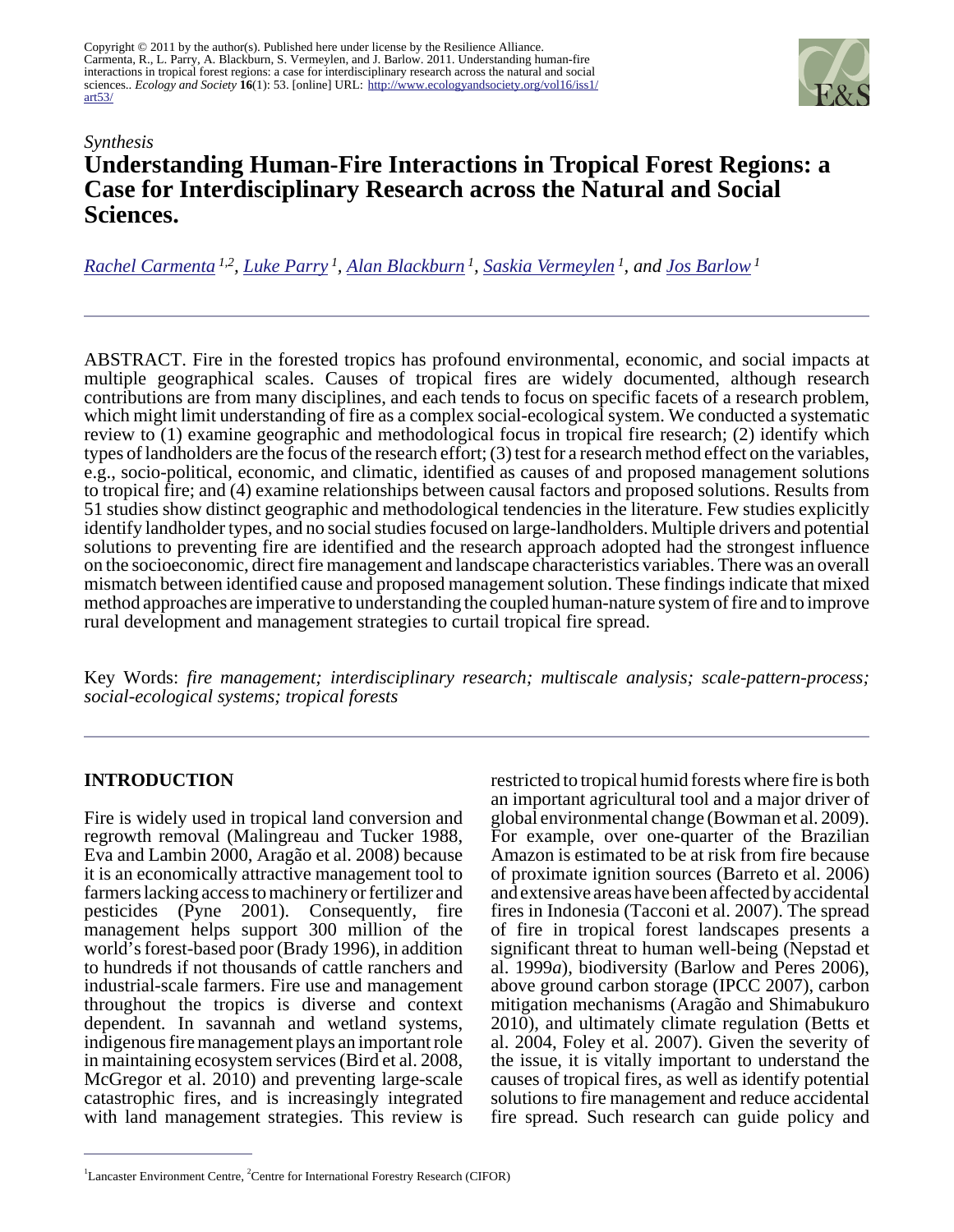practices of sustainable forest management while minimizing the extraneous costs of fire to society and the environment.

The complexity of the problem makes the development of suitable fire management policy challenging. The majority of fires are initiated by human action, and the fire system is the product of social, economic, and biophysical factors operating with feedbacks and interactions across spatial scales (Eva and Lambin 2000, Dennis et al. 2005, Sorrensen 2009). Climatic factors such as El Niño episodes and drought interact with logging and forest fragmentation to influence fire spread (Alencar et al. 2006, Aragão et al. 2008, Cochrane and Laurance 2008). Furthermore, fire use and fire management decisions are made locally and are influenced by social norms including folklore, and interactions (Mistry 1998). However, these local choices are in turn affected by remote structural factors such as regional and national environmental policies, which are themselves influenced by the global community (Sorrensen 2004, Nepstad et al. 2006, Wilbanks 2006).

A wide range of research approaches have been applied to the study of fire in the tropical forest biome. These include the natural and social sciences, quantitative and qualitative approaches, and positivist and nonpositivist perspectives. Natural scientists have focused on the remote observation of fire patterns, and the local environmental impacts of these fires. The remote sensing community relies on satellite-derived data, acquired via reflectance values of wavelengths of energy from the earth's surface and used to detect and monitor "hot spots" (Stolle et al. 2004). They aim to determine the predictors of fire through statistical models and increasingly combine remotely sensed data with secondary socioeconomic or political data (Roman-Cuesta et al. 2003, Stolle and Lambin 2003, Alencar et al. 2004, Nepstad et al. 2006, Adeney et al. 2009). Ecologists tend to work at smaller scales and have addressed issues such as the effects of fire on tree mortality and species diversity (Slik et al. 2002, Barlow and Peres 2006).

Social scientists interested in tropical fire also differ in their approaches and scales of study. Large-scale economic analyses have been used to determine the costs incurred during fire episodes in Indonesia and the Amazon (Varma 2003, de Mendonça et al. 2004), and to model future fire activity under a range

of scenarios (Arima et al. 2007). Field-based social studies range from quantitative research utilizing household surveys to analyze the household determinants of fire use and management (Bowman et al. 2008), to decision making analysis using openended interviews (Mistry 1998). Other social approaches include ethnographic methods combined with a political ecological framework (Kull 2002*a*) or critical geography perspectives (Harwell 2000) to understand the causes and potential management solutions to forest fires. The anthropological literature has also examined indigenous fire use and management and has focused on the role it plays in making specific changes to vegetation communities (Posey 1985, Bird et al. 2008).

Fully integrated approaches to fire research have emerged in recent years. Mixed methods studies integrate geospatial technologies with various social and participatory methods and often address multiple spatial, institutional, and temporal scales (Giri and Shrestha 2000, Simmons et al. 2004, Dennis et al. 2005). Mixed methods have been used to focus on the role of fire in land cover change (Sorrensen 2004), the interplay of property rights, i.e., communal vs. private, in fire management (Toniolo 2004), and to understand the nuanced cultural dynamics behind fire patterns (Dennis et al. 2005). However, integrated approaches to population and environment evident in other fields of research (for example, see listings of integrated studies on nature-environment systems at [http://hdg](http://hdgc.epp.cmu.edu/projects/projects.html) [c.epp.cmu.edu/projects/projects.html](http://hdgc.epp.cmu.edu/projects/projects.html)), particularly in the land use change literature (Liverman et al. 1998, Perz and Walker 2002, Caviglia-Harris and Harris 2008), are currently rare in the fire literature.

Because disciplines tend to focus on specific types of variables and scales of analysis, there is a potential for research results to, in part, be artifacts of the research approach (Reid et al. 2006). Research approach bias could also mean that (1) causes and solutions to tropical fire are identified as significant while many other variables go unmeasured, and (2) that the relative frequencies of cause and management solution are not indicative of their importance. The potential biases of disciplinary and multidisciplinary fire research in the tropics have not been evaluated. Such an analysis is necessary because the type of research approach adopted could be influencing results and limiting our understanding of the fire system, and our ability to identify effective and pragmatic management solutions. We conduct a systematic review to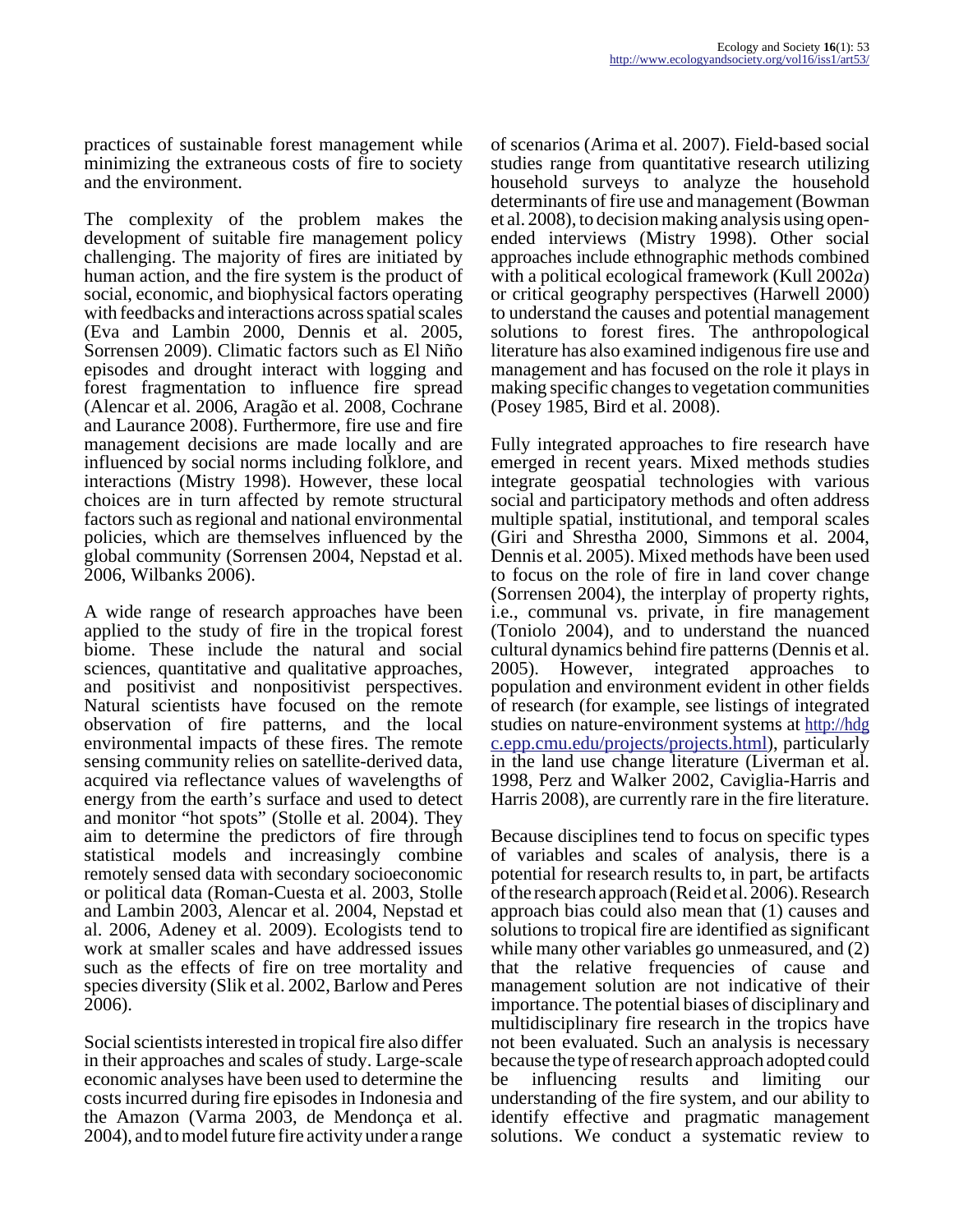examine where research has been taking place, which landholder types, e.g., cattle rancher or smallholder, have been the focus of the various studies, which methods have been applied, and which variables have been identified. A systematic review enables triangulation, i.e., cross-checking, among approaches and offers insights not obtainable from an analysis of any one study alone (Jick 1979, Pullin and Stewart 2006). Specifically we address the following research questions: (1) How does the number of fire research studies vary i) geographically, across regions, and ii) methodologically, in approach?; (2) Do different research approaches i) focus on different landholders, ii) identify different causal factors for fire, and iii) propose different solutions?; (3) Is there a discrepancy between the causal factors and the proposed management solutions that are identified? We address each of our key research findings and consider their policy implications. We then combine observations from the fire literature with insights derived from studies on land use and land use change (LUCC) to identify priorities for future research.

### **METHODS**

A systematic review is possible after a series of decisions are taken on categorizing the information within studies (Rudel 2008). Such categorization generates two potential avenues for error associated with subjectivity. Readers may (1) infer disparate causality and solution variables from the same academic work, and (2) attribute those variables to different categories. Although this error is largely standardized in this review, because the data were classified by one person, it is possible that in some cases our interpretation may not reflect the original authors' opinions. The analysis was conducted based on the following set of definitions and criteria.

#### **Defining fire management, research approach, and landholders**

We based our review on a key word search in the ISI Web of knowledge (fire management and tropical forest\*), selecting from journal article publications only (first record dated 1978), for all years and augmenting the hits returned  $(n = 378)$ with papers known to the authors  $(n = 30)$ . From an initial list of 408 papers, we selected those papers that attempted to identify causality related to the frequency and extent of fire (shortlist  $n = 51$ ), and

that we therefore considered were relevant for fire management.

From a review of all short listed papers, we identified four main groups of research approach. These were (1) Remote; authors use remote sensing or combine remote sensing with secondary data plus one paper in which authors use secondary spatial data, e.g., census data, only; (2) Social; papers based on the collection of some form of field-based social data in their research, either stand-alone or in combination with secondary data; (3) Mixed method approach; authors combine remotely sensed or secondary data with field-based social data; and (4) Review; including review papers, and including overview papers in the social sciences.

To investigate the types of landholders on which research approaches focus, we used the two largest geographical subsets of the papers, one from the Brazilian Amazon and the other from Indonesia. In both subsets we classified landholders into two main groups: large landholders and smallholders. We did not include other actors such as government officials and policy makers because we were specifically interested in the dynamics of the landholders, i.e., fire starters, themselves. Five studies from Indonesia include both large and smallholders in a single study, and thus these studies were counted once for each group.

#### **Extracting variables and defining categories of variable membership**

For each study, we recorded all variables that were found to be significant causal drivers of forest fire spread and fire extent. For quantitative papers, these were the statistically significant factors, whereas for qualitative approaches, we included the factors authors identified with a causal role. The proposed management solutions were extracted from each paper, regardless of whether they were evidencebased, i.e., had been analyzed as potential fire cause in the study. Fire causes and management solutions were numerous and varied. Their range included meteorological conditions such as humidity and rainfall (e.g., Alencar et al. 2006); market conditions such as the price of beef (e.g., Arima et al. 2007); and institutional factors such as securing the property rights regime (e.g., Dennis et al. 2005). We developed eight categories to group the variables: socio-political (SP); climatic (C); forest type and quality (FTQ); economic (E); landscape context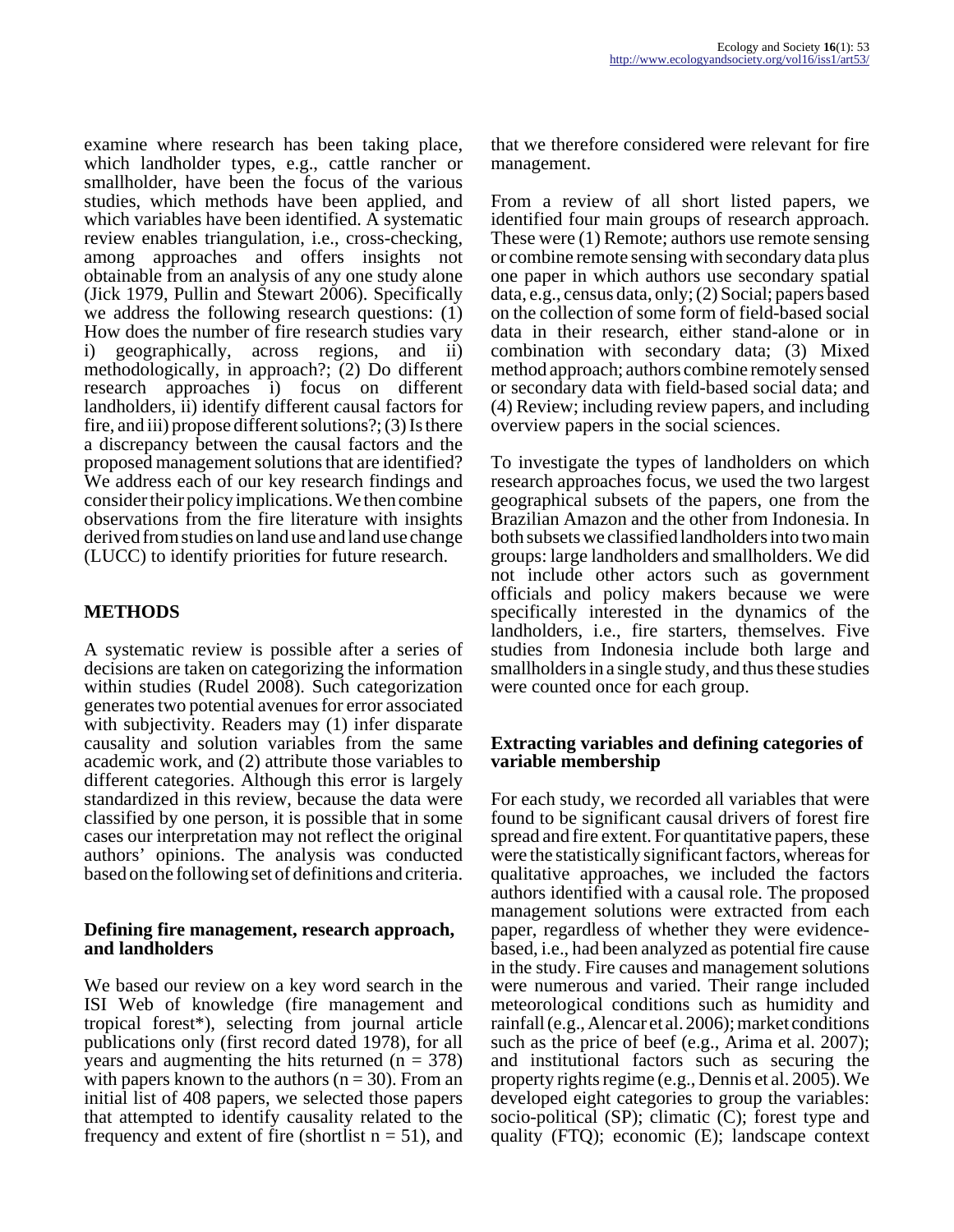**Table 1.** Category definition used to group the factors and solutions related to fire extent and management.

| Category (abbreviation)         | Definition (and examples)                                                                                                                                                                                                                                                                                                                                                                                      |  |
|---------------------------------|----------------------------------------------------------------------------------------------------------------------------------------------------------------------------------------------------------------------------------------------------------------------------------------------------------------------------------------------------------------------------------------------------------------|--|
| Socio-political (SP)            | Social, cultural, and demographic variables, e.g., time on plot, attitudes,<br>population density, and factors related to institutions and political variables,<br>e.g., land tenure and state.                                                                                                                                                                                                                |  |
| Climatic $(C)$                  | Meteorological and climatic conditions, e.g., season, rainfall, temperature.                                                                                                                                                                                                                                                                                                                                   |  |
| Forest type and quality (FTQ)   | Factors related to human induced attributes and ecological conditions of<br>forest, e.g., forest degradation and biomass density.                                                                                                                                                                                                                                                                              |  |
| Landscape context (LC)          | Concerned with the landscape at the regional scale. It includes variables that<br>relate to the landscape in terms of its natural and human influenced attributes,<br>including distance functions of demographic variables, e.g., distance to roads<br>or rivers, soil quality. It does not include variables specifically relevant to<br>forest type and quality nor to economic or socio-political factors. |  |
| Economic (E)                    | All variables related to markets and economic structures and conditions, e.g.,<br>price of beef and GDP.                                                                                                                                                                                                                                                                                                       |  |
| Technological and research (TR) | The technological aspects linked to fire, e.g., detection capabilities, and those<br>related to research, e.g., standardizing approaches, improving fire modeling.                                                                                                                                                                                                                                             |  |
| Fire management (FM)            | Factors explicitly related to direct fire management, e.g., fire safety training<br>and local fire management.                                                                                                                                                                                                                                                                                                 |  |
| Fire characteristics (FC)       | Intrinsic properties of fire, e.g., anonymity and self-propagation.                                                                                                                                                                                                                                                                                                                                            |  |

(LC); technological and research (TR); direct fire management (DFM); and fire characteristics (FC). Each category includes factors at multiple spatial scales (See Appendix). For example, within the socio-political category, variables range from the international level, e.g., international aid, national level, e.g., fire legislation, state level, e.g., land tenure security, and community level, e.g., education and awareness. Although scaling up to the category level masks considerable variation, it is a good starting point for important comparison among approaches. Definitions and examples are provided in Table 1.

#### **Matching the causal factor and proposed management solution**

To investigate the relationship between fire cause and management solution in each category, we created three groups. For each of the eight categories we recorded whether a paper included it as (1) a fire cause but not a proposed management solution; (2) a proposed management solution but not a fire cause; and (3) a fire cause and a proposed management solution. Finally, we analyzed the proportion of total studies from each research approach, i.e., remote, social, mixed, and review, within each of the three groups.

## **Data analysis**

Statistical analysis was conducted in the package R version 2.10.1 (R Development Core Team). Our data were proportion data, with vectors bound between 1 and  $\overline{0}$  and therefore we assumed binomial error structure. The appropriateness of the assumption of binomial errors was checked by comparing the residual deviance with the residual degrees of freedom after fitting the explanatory variable. To test for a research method effect on the categories identified as (1) causal factors and (2) proposed management solutions while accounting for the data type, we used a general linear model Analysis of Deviance (Crawley 2007). Significance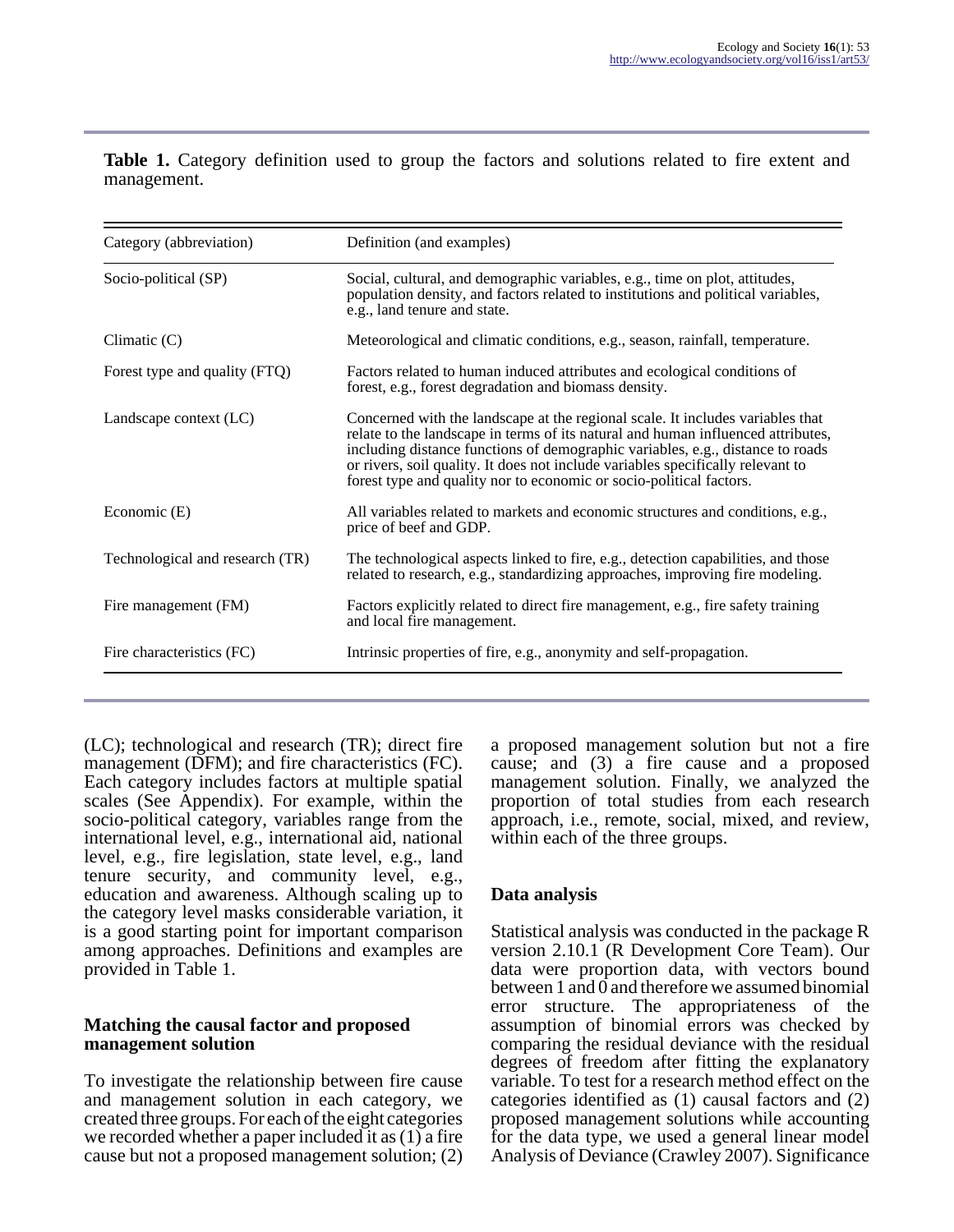| Country       | Research approach (papers) |                         |              |            |  |
|---------------|----------------------------|-------------------------|--------------|------------|--|
|               | Remote                     | Social                  | Mixed method | Review     |  |
| <b>Brazil</b> | 7                          | 2                       | 6            |            |  |
| Indonesia     | $\overline{4}$             | 4                       | 3            | 6          |  |
| Other         | 10                         |                         | etc          |            |  |
| Total         | $21(1-21^{\dagger})$       | 11 $(22-32^{\ddagger})$ | 11 $(33-43)$ | $8(44-51)$ |  |

### **Table 2.** Number of papers per research approach category for Brazil, Indonesia, and all countries combined.

† 1-21: (1) Eva and Lambin 2000; (2) Kant et al. 2000; (3) Elvidge et al. 2001; (4) Nepstad et al. 2001; (5) Bucini and Lambin 2002; (6) Cardoso et al. 2003; (7) Roman-Cuesta et al. 2003; (8) Stolle et al. 2003; (9) Stolle and Lambin 2003; (10) Stolle et al. 2004; (11) Dymond et al. 2005; (12) Chand et al. 2006; (13) Nepstad et al. 2006; (14) Roman-Cuesta and Martinez-Vilalta 2006; (15) Arima et al. 2007; (16) Phua et al. 2007; (17) Wright et al. 2007; (18) Aragão et al. 2008; (19) Prasad et al. 2008; (20) Vadrevu et al. 2008; (21) Adeney et al. 2009.

‡ 22-32: (22) Harwell 2000; (23)Bruner et al. 2001; (24) Kull 2002*a*; (25) Kull 2002*b*; (26) Kull 2002*c*; (27) Sorrensen 2002; (28) Murdiyarso et al. 2004; (29) Suyanto et al. 2005; (30) Tacconi and Ruchiat 2006; (31) Suyanto 2007; (32) Brondizio and Moran 2008.

§ 33-43: (33) Nepstad et al. 1999*b*; (34) Giri and Shrestha 2000; (35) Sorrensen 2000; (36) Cochrane 2001; (37) Alencar et al. 2004; (38) Hoare 2004; (39) Simmons et al. 2004; (40) Chokkalingam et al. 2005; (41) Dennis et al. 2005; (42) Alencar et al. 2006; (43) Chokkalingam et al. 2007.

| 44-51: (44) Malingreau et al. 1985; (45) Aiken 2004; (46) Vayda 2006; (47) Lohman et al. 2007; (48) Murdiyarso and Lebel 2007; (49) Tacconi et al. 2007; (50) Cochrane and Laurance 2008; (51) Sorrensen 2009.

testing was performed with  $\chi^2$  tests. We considered *P* < 0.5 to be statistically significant for all statistical tests. We used descriptive analysis of trends where small sample size prevented us from applying statistical tests.

#### **RESULTS**

#### **Geographic distribution and research approach**

We reviewed 51 articles, 33 (65%) of which were based on research from just two countries, the Brazilian Amazon ( $n = 16$ ) and Indonesia ( $n = 17$ ). The 18 additional studies included research-based in non-Brazilian Amazon basin  $(n = 1)$ . Central African Republic (n = 1), global papers (n = 3), India  $(n = 4)$ , Madagascar  $(n = 3)$ , Malaysia  $(n = 1)$ , Mexico ( $n = 2$ ), Southeast Asia ( $n = 1$ ), and Thailand  $(n = 2)$ .

The remote research approach dominated in 41% of the reviewed publications. Of the remaining papers, 22% employed a social approach, 22% a mixed methods approach, and 16% of them were reviews. In Indonesia, the research effort has been more evenly spread among the various approaches, whereas the research in Brazil has been dominated by remote and mixed method approaches (Table 2).

#### **Causal factors and proposed management solutions**

The most frequently cited causes of fire were sociopolitical, climatic, and forest type and forest quality (Fig. 1). Research approach appears to influence the factors attributed with causality of fire significantly in two instances. First, the socio-political category, e.g., including variables such as land tenure and state/province membership, was identified as a significant cause of fire by 100% of the social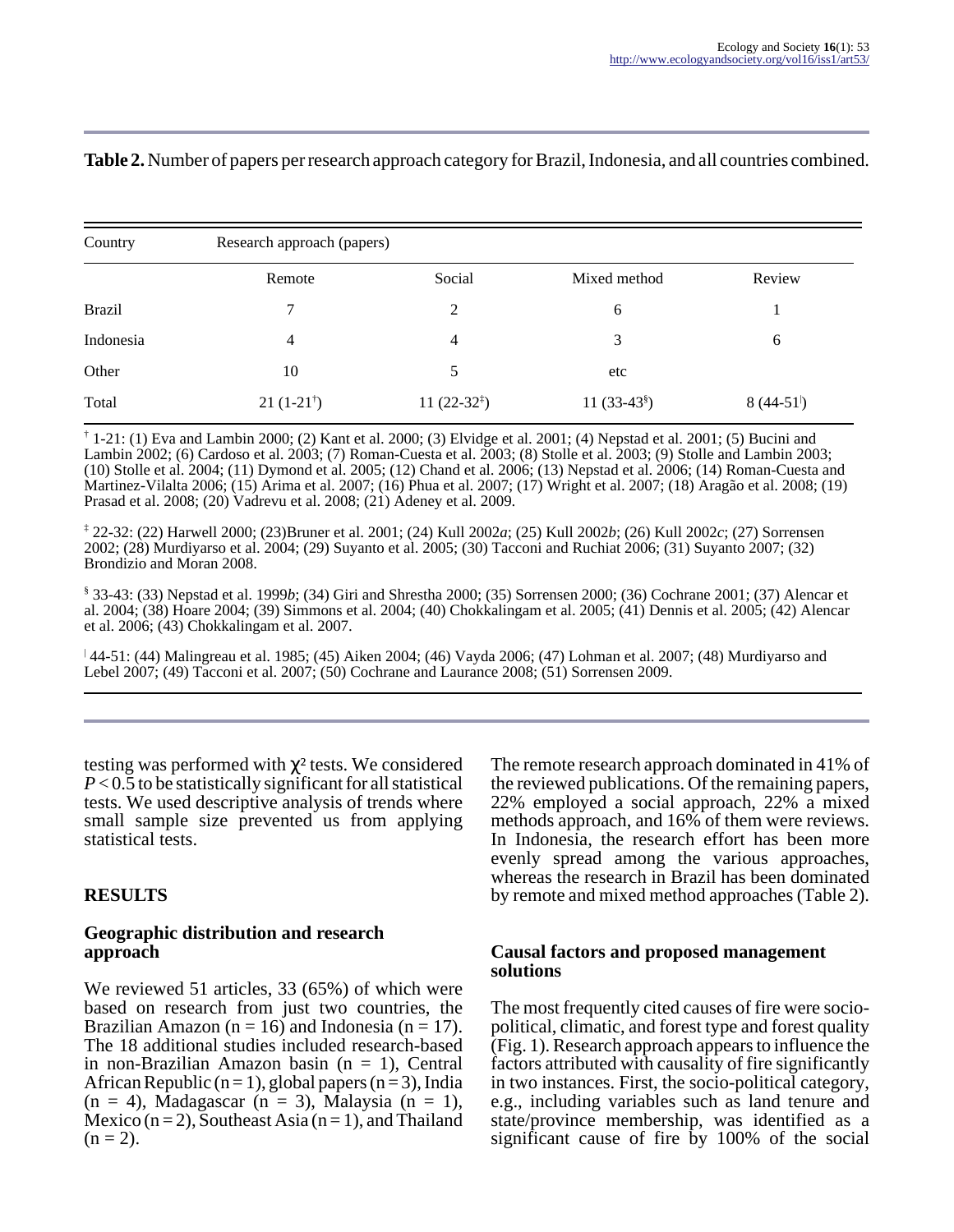studies, 75% of review approaches, and by just half of the research papers that used remote (52%) and mixed methods (55%; Fig. 2; df = 3,  $\chi^2$  = 11.7, P = 0.003). Second, direct fire management, e.g., status of fire management plans and availability of advance climatic information, was identified as a cause of fire by around half of the review (45%) and social papers (50%), just 18% of the mixed method studies, and was wholly absent from remote approaches (0%; Fig. 2; df = 3,  $\chi^2$  = 16.5, P = 0.001).

Proposed management solutions to reducing fire impacts were more socio-political and technological in nature than the cited fire causes (Fig. 1). Research approach appears to influence the management solutions identified in two of the eight categories (Fig. 2). First, the socio-political category, e.g., solutions such as strengthening community institutions or adapting current legislation, was consistently identified by the social approaches (100%), often by review (75%), but less frequently by mixed methods (57%) and remote research approaches (55%; df = 3,  $\chi^2$  = 10.6, P = 0.006). Second, landscape context solutions, such as halting road expansion, were dominated by mixed method studies (45%), while the social remote and review papers identified them far less frequently (0%, 10%, 13%, respectively; df = 3,  $\chi^2$  = 9.9, P = 0.02).

### **Matching causal factors and proposed solutions**

Several variable categories were frequently identified as a management solution and far less frequently identified as a fire cause (Fig. 3). For example, direct fire management was a commonly cited management solution, e.g., solutions such as fire safety training and local fire management, while causes related to direct fire management were few. The technological and research presence in the "management solution not fire cause" group warrants some explanation. Technological and research failings were associated with some blame in increasing fire extent, but far more frequently this category is given as a potential management solution, e.g., via improving detection capabilities and increasing research on the human dimensions of fire. Other common categories in the "management solution not fire cause" group were economic, e.g., providing economic incentives, and landscape context, e.g., halting road expansion, which were mostly from the remote and the mixed

method studies. Variable categories frequently cited as a "fire cause and management solution" were socio-political, e.g., tenure security, and economic, e.g., economic incentives, which were most often from the social studies. Some categories were often identified as a fire cause but the inverse was not proposed as a management solution. Forest type and quality, e.g., causes such as biomass density and logging, and landscape context, e.g., causes such large landholder presence and distance to a populated place, were often within this group. Two categories were always in the "fire cause not management solution" group; they were climate, e.g., causes such as temperature, humidity, and rainfall, and fire characteristics, which are variables attributed to the nature of fire itself, e.g., its selfpropagation that ensures fires can be lit anonymously.

### **Landholders**

We used studies from the Brazilian Amazon  $(n =$ 16) and Indonesia ( $n = 17$ ) to examine whether different research approaches focused on particular groups of landholders. Patterns were distinct for each country and Brazil tended to have a more highly pronounced research method actor bias (Fig. 4). Only 31%  $(n = 11)$  of studies in Brazil identified actors, of these smallholders were most commonly studied ( $n = 4$ ). In Indonesia, a similar proportion of studies identified actors (39%) but the focus tended to be dual, on both large and small landholders (Fig. 5). In both countries the majority of studies (Brazil =  $69\%$ , Indonesia =  $65\%$ ) did not identify the actors. The remote (73%) and review (100%) research approaches had the highest proportion of not identified actors. In both countries large landholders received little explicit attention  $(Brazil = 6\%, Indonesia = 0\%).$ 

#### **DISCUSSION**

Our results demonstrate that efforts to understand the causal drivers and potential management solutions to tropical forest fires may be constrained by the limitations of different research approaches. Fire hazard involves economic, socio-political, and biophysical factors at different spatial, institutional, and temporal scales. This complexity is typical of other social-ecological systems (Liu et al. 2007) and environmental management issues, such as the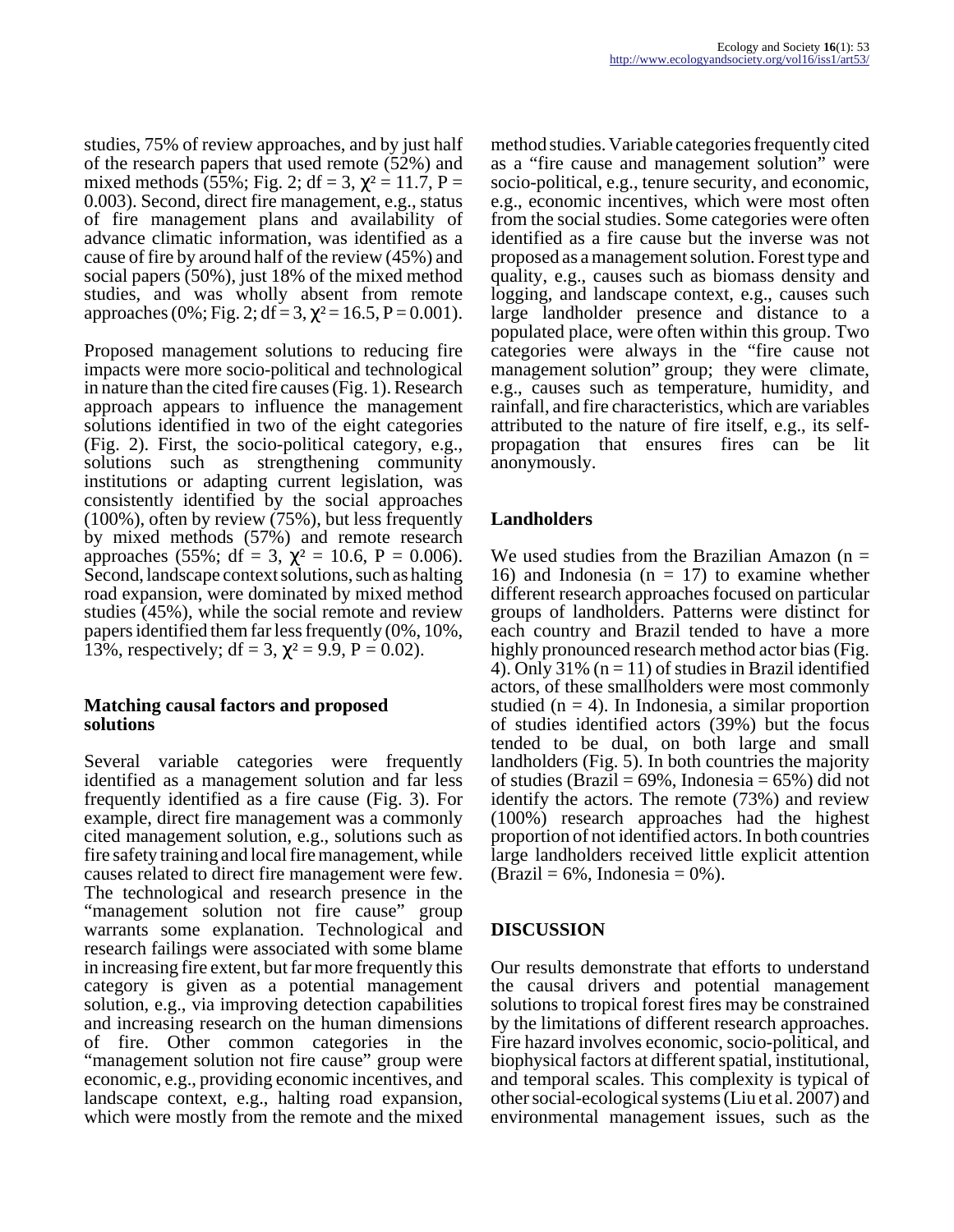**Fig. 1.** Proportion of total number of studies identifying the causal factor and solution categories (SP – socio-political; C – climatic; FTQ – forest type and quality; E – economic; LC – landscape context; TR – technological and research; FM – direct fire management; FC – fire characteristics), all methods combined.



drivers of land use change (Giest and Lambin 2001, Walsh et al. 2008), community forest management (Pagdee et al. 2006), and climate change (Kates and Wilbanks 2003). Here we address the key discussion points for each of our research questions and argue that the complexity of the fire system warrants an interdisciplinary research approach. We combine our results with insights derived from the land use and land cover change (LUCC) literature and present recommendations to guide future research.

We found distinct geographic, methodological, and landholder biases in 51 papers that we reviewed. Tropical forest fire research has focused almost exclusively on two of the three countries containing the highest tropical forest cover, Brazil and Indonesia, both of which have significant fire problems. Although it is important to understand the dynamics of tropical fire in these countries, important contextual insights that vary regionally may be poorly represented. One merit of countryspecific studies, particularly those that can include the regional and local scales and adopt an integrated approach, is their ability to identify contextual factors, i.e., social, economic, cultural, and ecological, which can be pivotal to outcomes and vary from location to location (e.g., Kull 2002*b*, Dennis et al. 2005). Future research should prioritize tropical countries such as Zambia, Madagascar, and India that are experiencing high levels of fire (Flannigan et al. 2009) yet are underrepresented in the literature, although may exist in the grey or non-English literature. In addition, research traditions between Brazil and Indonesia are relatively distinct. Remote approaches are most common in Brazil, which has a history of using technology to monitor changes in land cover and land use, e.g., Brazil's rapid deforestationdetection system (INPE 2009). Indonesia has a relatively more even distribution between the various research approaches. We have shown that these research traditions are likely to be influencing the types of drivers and solutions identified in these countries.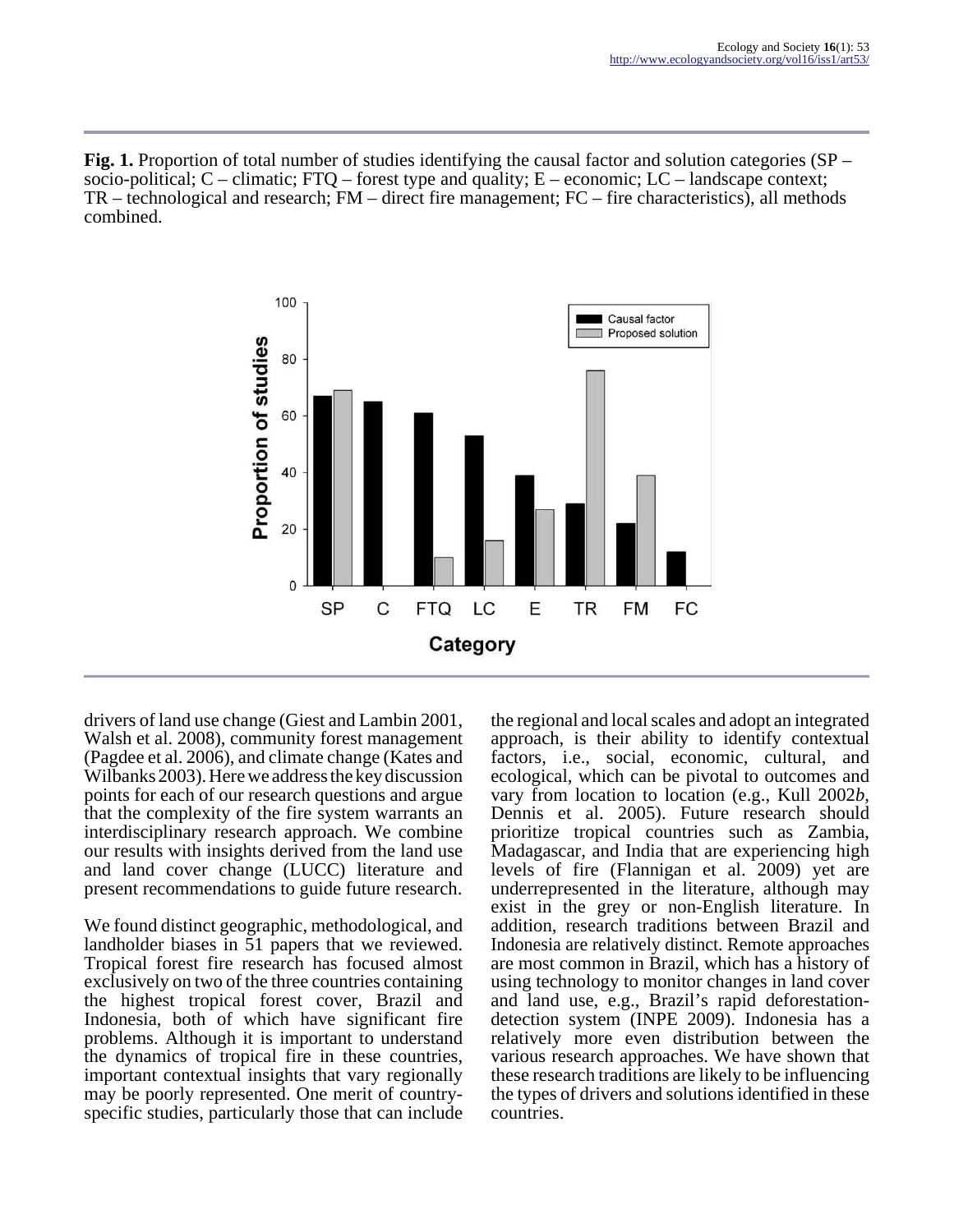**Fig. 2.** Proportion of research approach and the categories (SP – socio-political; C – climatic; FTQ – forest type and quality; E – economic; LC – landscape context; TR – technological and research; FM – direct fire management; FC – fire characteristics) they identify as i) causal factors for fire, and ii) proposed management solutions. Significance values of results of analysis of variance to test for significant differences between research methods within category expressed as: \*\*\* = < 0.001; \*\* = <  $0.01$ ;  $* = < 0.05$ .

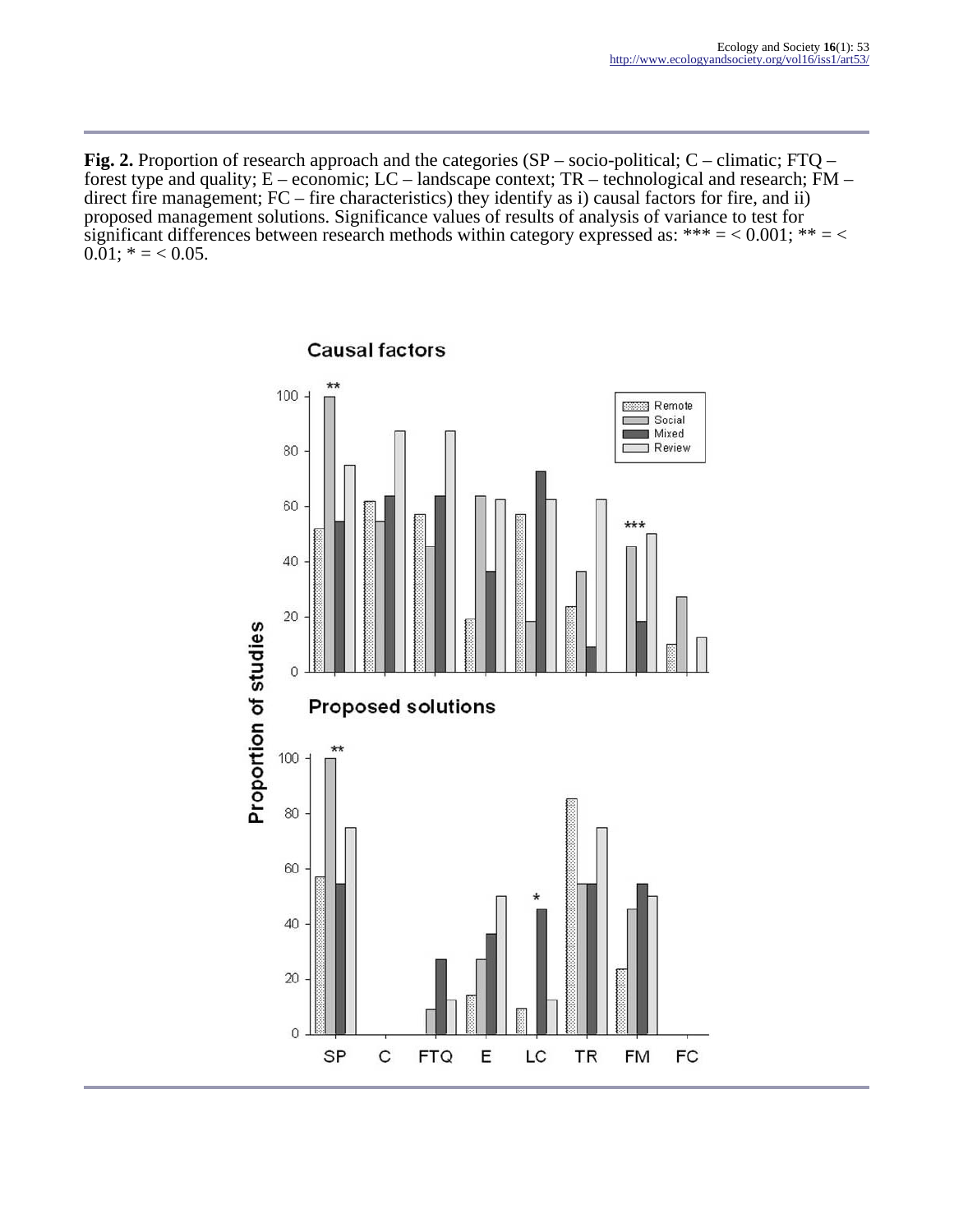**Fig. 3.** Proportion of studies citing each category in relationship to a) Those that identify the category as a causal factor and not a proposed management solution; b) a management solution but not a causal factor; c) a causal factor and a proposed management solution. N studies is given on the right of each graph.



Our review demonstrates that current understanding of tropical fire is also hampered by the limited number of social and mixed method studies. Remote approaches are often favored by resource managers, policy makers, and the courts because of their replicability and representation of a seemingly objective reality (Harwell 2000; R. Rajão, *personal communication*). Remote sensing studies tend to determine fire causality via spatial correlations or regressions of hot spot occurrence with secondary data, such as: gross domestic product or human population density (Roman-Cuesta et al. 2003); distance to a feature such as a road; a reserve polygon, or its buffer area (Stolle et al. 2003, Nepstad et al. 2006, Adeney et al. 2009). Although effective at broad scales, the coarse resolution of secondary data often prevents these studies from moving beyond generalizations (Wood and Skole 1998, Wilbanks 2006). For example, although remote sensing might show that protected areas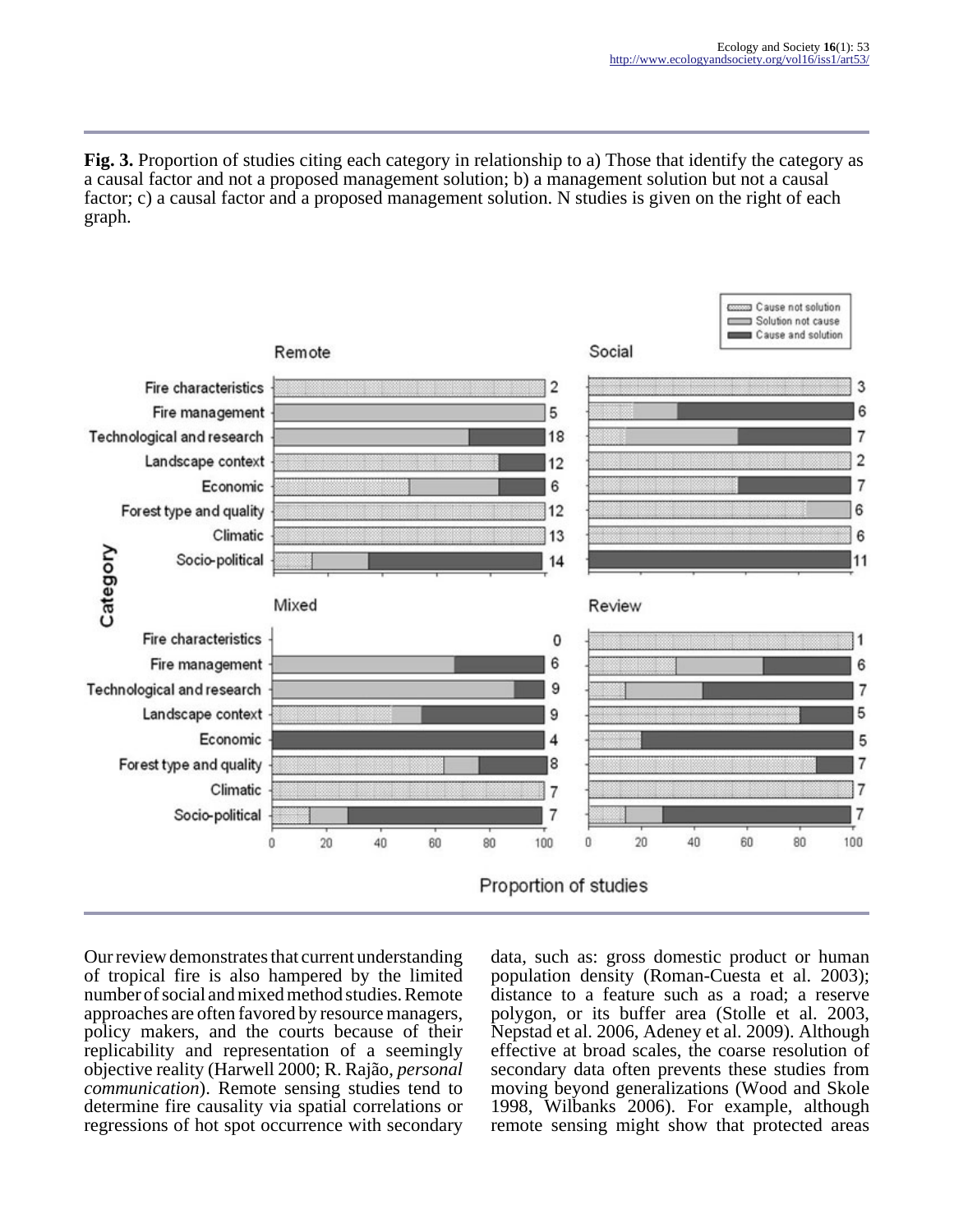

**Fig. 4.** Actor focus of the different research approaches, using studies from Brazil. The thickness of the lines linking the shapes represent the percentage of studies focusing on each actor group.

affect the frequency of fire, the social mechanisms and household determinants of the change can only be inferred (Crews and Walsh 2009).

We found that the majority of existing studies did not explicitly identify landholders, yet almost all fire in tropical forests is caused by people, and local agents therefore play a significant role in the system (Giri and Shrestha 2000, Kull 2002*a*). Remote sensing studies rarely identify actors. Social studies are more actor-specific, but almost always focus on smallholders. Social studies focusing explicitly on large landholdings, e.g., cattle ranches or plantations, are almost nonexistent, even though cattle ranchers are responsible for  $\sim$ 70% of all deforestation in the Brazilian Amazon (Fearnside 2005) and a significant portion of the ignition sources (Uhl and Buschbacher 1985). The lack of landholder-specific information is important because differences in household characteristics determine distinct patterns of environmental change and drivers differ between households (Pichon 1997, McCracken et al. 1999, Pan et al. 2004). The social, economic, and cultural differences between small and large landholder systems (Walker et al. 2000) imply that these landholder groups will be

associated with different patterns of fire use and management. Landholder-specific differences must be understood if sustainable governance strategies to instigate change in local level management are to be targeted, adapted, and integrated from local to national levels, connecting actors and institutions (Folke et al. 2005, Berkes 2006, Olsson et al. 2006, Boyd 2008).

The biases of research traditions are reflected in their tendency to measure certain variables while<br>ignoring others, which can weaken the ignoring others, which can weaken the understanding of complex systems (Jick 1979, Reid et al. 2006). It was therefore surprising to observe that research approaches cover many of the same categories of drivers and proposed management solutions. For example, the climatic, economic, and forest type and forest quality categories were indicated as significant fire causes and management solutions across research approaches. However, our analysis indicates that in some instances research approach does influence results, implying that particular approaches are tied to certain categories of causes and solutions. For example, the sociopolitical category was cited significantly more frequently, as both a fire cause and a management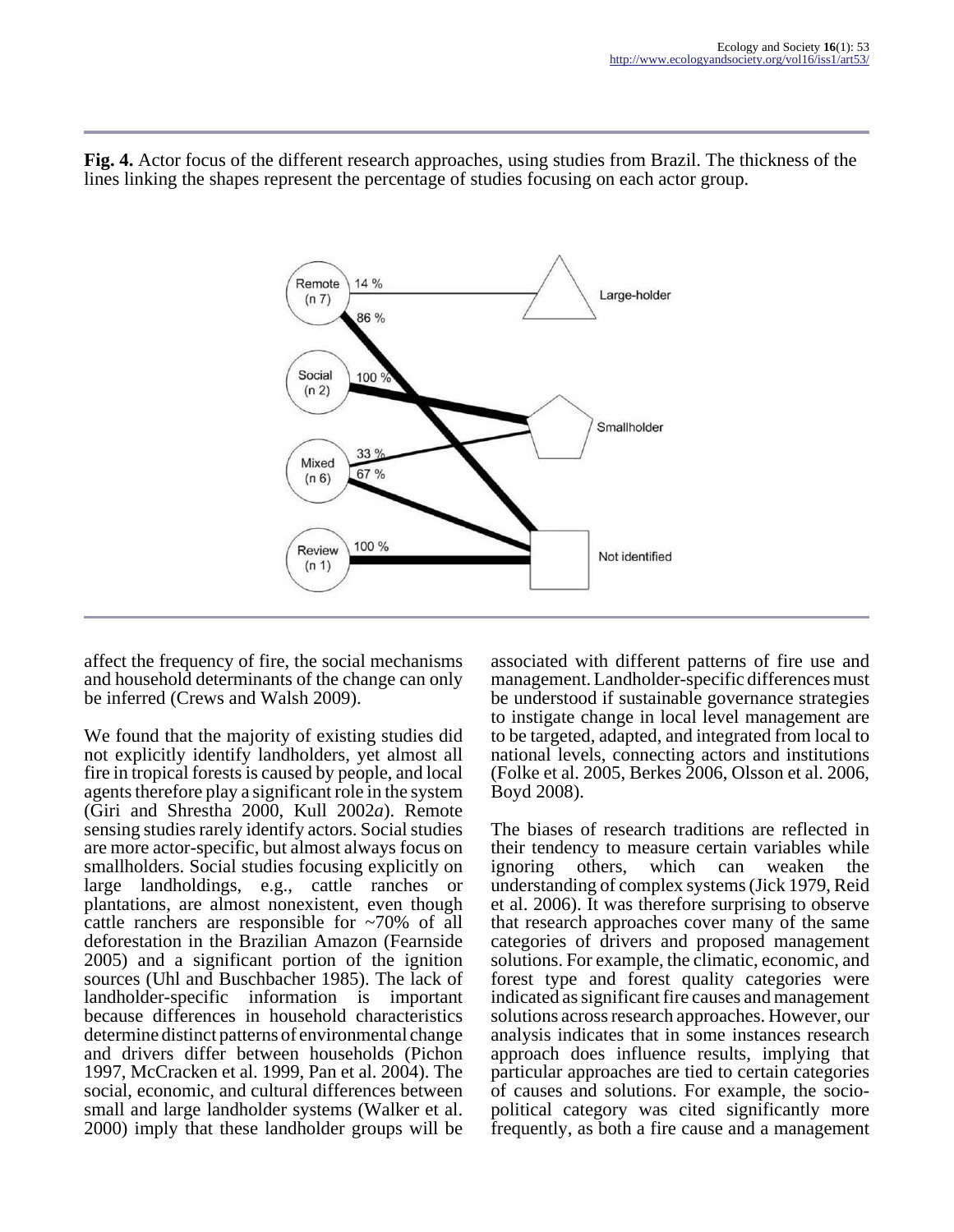

**Fig. 5.** Actor focus of the different research approaches, using studies from Indonesia. The thickness of the lines linking the shapes represent the percentage of studies focusing on each actor group.

solution, by the social approaches than by the remote, mixed method, and review approaches. In this instance, the bias makes it difficult to evaluate the importance of socio-political factors as drivers of fire or as potential management solutions. Research approach bias was also identified in the direct fire management and technological direct fire management and categories.

Although our results highlight some of the biases in fire research, it is important to note that alternative explanations may exist for these patterns. For example, perhaps all causal drivers and potential solutions are important in some instance, but act synergistically and particular research approaches are better able to interpret certain facets of the problem or solution. Irrespective of the possible reason for bias, a triangulated mixed method research design would help to fully understand tropical fire. This approach can correct for potential biases if the identification of drivers and solutions are artifacts of approach. Alternatively, it would help to elucidate complex synergies taking place if the fire causes and solutions are multifaceted.

### **Comparing the causes and solutions of fire**

The incongruence between fire causes and management solutions proposed by researchers reflects the complex and spatially scaled interactions of cause and effect in coupled humanenvironment systems (Wilbanks 2006) and further highlights the need for interdisciplinary research designs. It suggests that an environmental domain, such as forest type and quality, can in part be rectified by social processes or market incentives, by identifying one as the cause and the other as the solution. A distinct and common relationship that we found was the "management solution not fire cause" group. The mismatch might be because a given fire cause variable was not found to be significant in a study and so was not included in our analysis. A more alarming explanation could be that solutions are recommended without being evidence-based. The direct fire management and technological and research categories were most often in the "management solution not fire cause" group. This raises concern as direct fire management is clearly considered an important solution to the fire hazard, yet remains poorly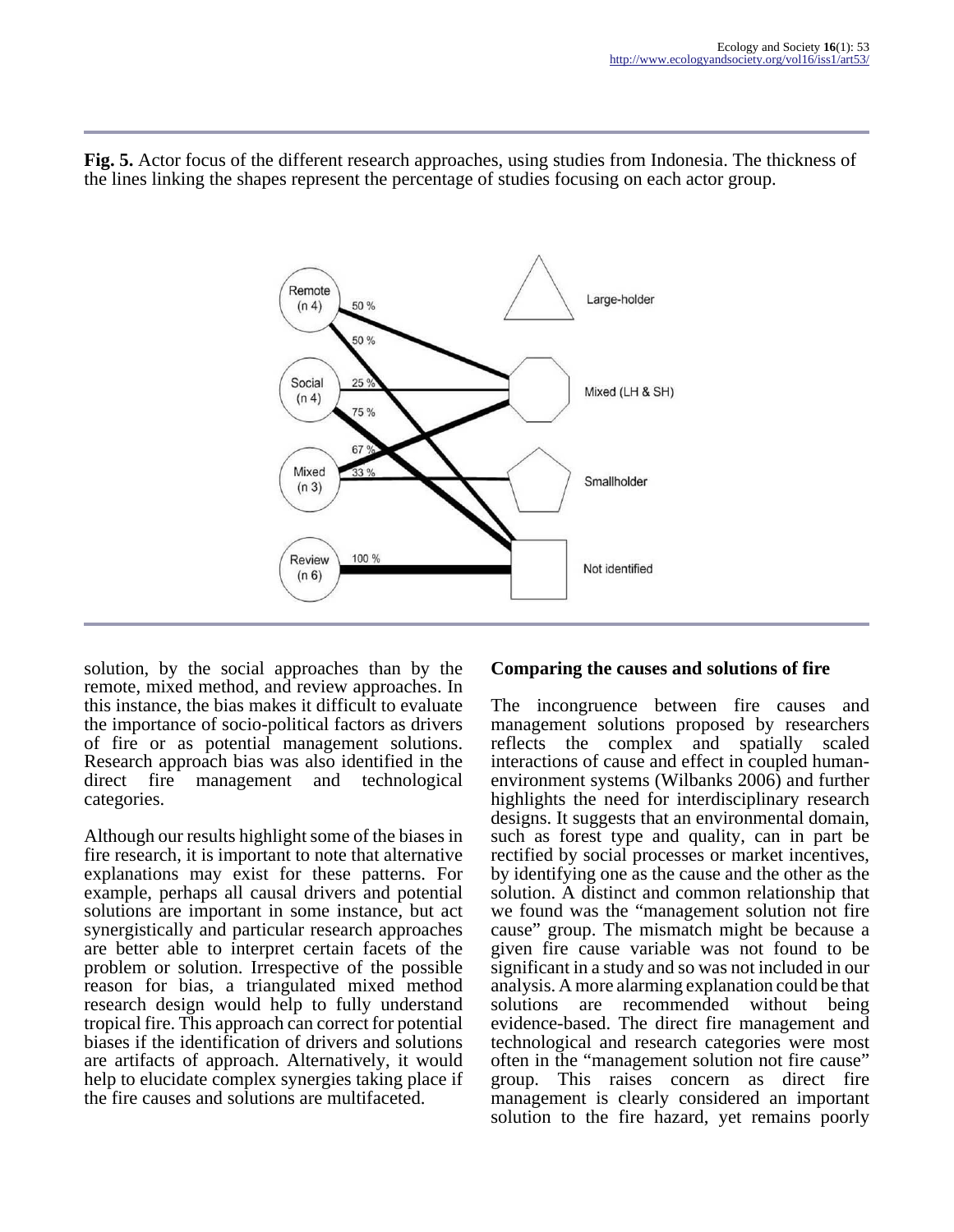studied (Mistry 1998, Bowman et al. 2008). Furthermore, reliance on technological advances as a solution to fire will only be successful if institutional frameworks can incorporate sensitivity to local level constraints (Rajão and Hayes 2009) such as access to machinery or man power and norms of behavior. Obviously some factors contributing to tropical fire spread are beyond the scope and time scale of local governments and individuals to tackle and so are not recommended by the authors. For example, the climatic category was often identified as a cause of fire, but was never proposed as a solution. We found the mixed method research group provided the majority of solutions that were also identified as a cause (Fig. 3), supporting the need for integrated fire research designs.

### **Future research and policy implications**

A mixed method approach is argued to be the third grand research paradigm (Johnson et al. 2007). Arguments for combining qualitative and quantitative approaches to understanding human behavior and the added value of multidisciplinary studies are long-standing (Jick 1979, Blaikie 2000, Olsen 2004). Triangulation among approaches is a form of validation and also a means to extend and amplify current knowledge by obtaining information on different facets of the research problem (Olsen 2004). The suitability of a mixed method approach is pronounced for coupled human-natural systems that involve human decision making and the natural environment (Berkes 2004, Frost et al. 2006, Wilbanks 2006, Ostrom 2007). Mixed method research may be conducted at different scales. One illustrative example comes from Ostrom and Nagendra (2006) who combine satellite data, e.g., forest expansion and contraction, social and ecological ground data, e.g., forest density and rule monitoring behavior of the local population, with laboratory-based data, e.g., human decision making, to assess how institutional and tenure arrangements effect forest cover. The utility of mixed method approaches involves their ability to capture a range of significant variables, e.g., sociopolitical, economic, and environmental, and has been demonstrated by the LUCC community (Asner et al. 2006, Turner et al. 2007, Walsh et al. 2008) that emerged following Liverman et al. (1998). LUCC research frequently links place-based data, e.g., ethnography and interviews, to remotely

sensed data, e.g., land use, to identify the multiple determinants of land use change and degradation in tropical forests. Economic factors, e.g., gate price of agricultural products; social factors, e.g., age of head of household; geographic factors, e.g., distance to road; and biophysical factors, e.g., remaining forest cover on property, form complex relationships that would not be detected with a mono-disciplinary research design (McCracken et al. 1999, Rindfuss et al. 2003).

In many ways, fire is as complex as LUCC, as demonstrated by the multiple categories, e.g., sociopolitical, economic, and climatic, involved in determining and containing the fire hazard (e.g., Kull 2002*c*, Alencar et al. 2004, Simmons et al. 2004, Aragão et al. 2008). Disciplinary research approaches are important because they can contribute detailed data on specific elements of the complex. However, triangulated analysis, such as those found in the LUCC literature, enable scrutiny of the relevance and modes of influence of different fire cause and fire management variables and the impact of a given variable at different scales (Smucker et al. 2007). One exemplar study was undertaken by Dennis et al. (2005) who used social research methods, including stakeholder interviews, ethnography, surveys, and participatory mapping, and geospatial analysis, including multitemporal series of remotely sensed imagery and hot spot analysis, in a hybrid of research methods addressing multiple scales and multiple locations. They were able to develop detailed histories of fire impacts and landscape changes in these areas and inform them with contextual information from local through to government levels. The research produced targeted, context-specific policy recommendations and confirmed the inadequacy of "one size fits all" solutions and blanket bans.

It is clear that there have been insufficient groundbased studies, i.e., surveys, ethnography, and participatory methods, of the determinants of fire use and management solutions, e.g., time spent building fire breaks, etc. They represent a poignant omission (Nepstad et al. 1999*a*, Aragão and Shimabukuro 2010) because ground surveys capture social and local level data and can effectively identify key factors in fire management decision making. These insights can be used to inform strategies to reduce the damaging ecological and social consequences of accidental wildfires as well as to understand the benefits and cultural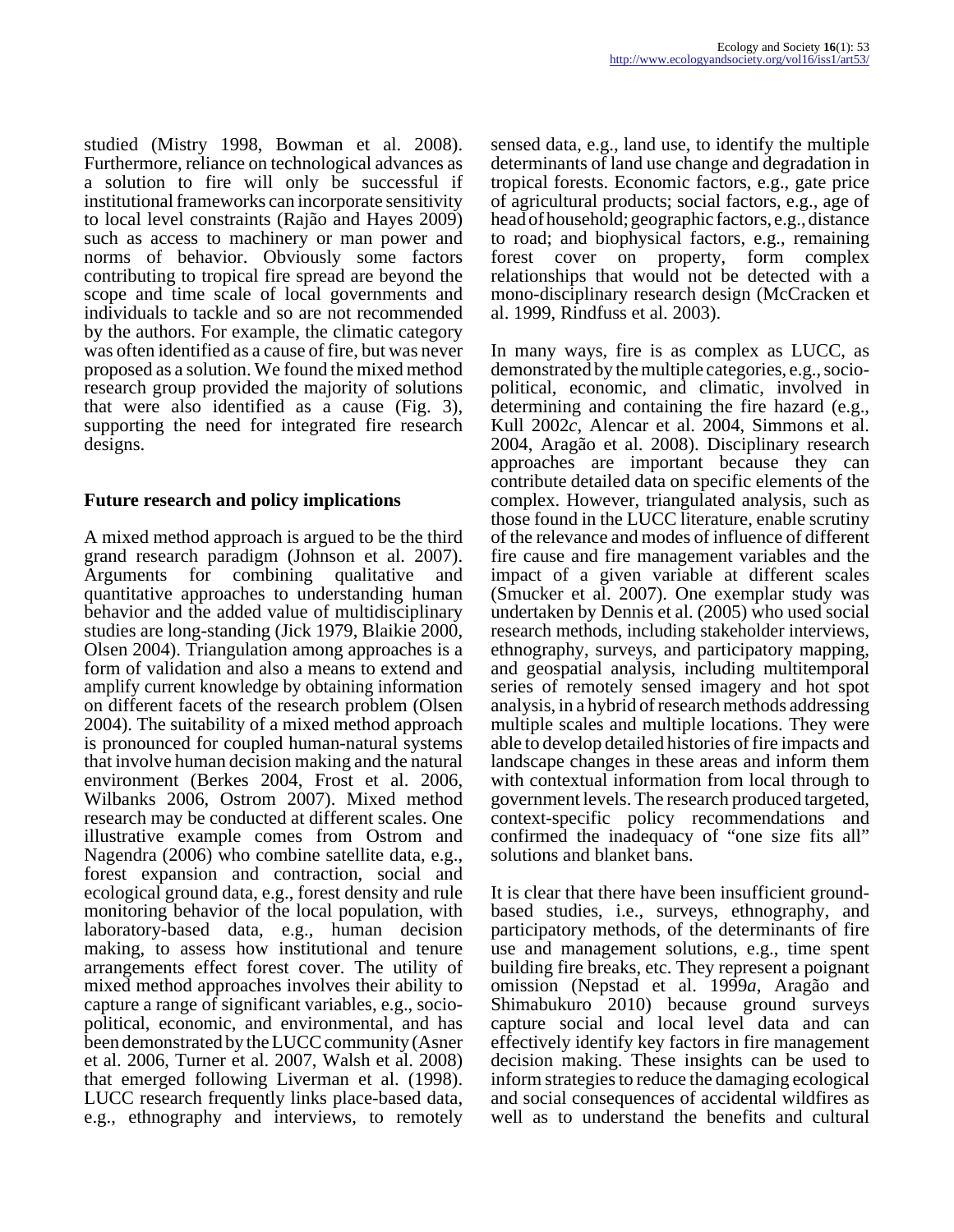significance of using fire. Field research can differentiate between the multiple landholders, and between intentional and accidental fire, unlike remote approaches. We found only one paper that included information on the local beliefs for the increased fire incidence in the area (Harwell 2000) suggesting there is much room for incorporating a participatory element to the current research. Further analysis of the different spatial, institutional, and temporal scales identified within the variable categories would help guide policy and management strategies to reduce fire impacts. Research in areas such as ethnopedology, which combines natural and social sciences to understand local traditional and modern soil knowledge systems, has illustrated the merits of combining topdown and bottom-up management for sustainable resource use and targeting research and development activities (Barrera-Bassols et al. 2006). Studies of traditional fire management in savannah and wetland systems show how such management can be important to maintain biodiversity by acting as an intermediate disturbance (Bird et al. 2008, McGregor et al. 2010).

Our research offers insights as to why the zero burn policies of various tropical regions such as those in Madagascar (Kull 2002*c*) and Indonesia (Tacconi et al. 2007), and parts of Brazilian Amazonia, are not enforced, nor adhered to. Given the complexity of the fire system, "cure-all" policy instruments are unlikely to be effective (Ostrom et al. 2007) although they are repeatedly attempted. The lack of contextual social data in the literature hinders the formulation of management strategies that are aligned to the local reality (Hayes and Rajão 2011). Burn bans in Brazilian Amazonia, which are sometimes triggered by peaks in satellite-based hot spot detection (Carvelheiro 2004), situate the fire problem as a relatively instant crisis and thus divert attention from the fundamental development issues that create the need for fire use (Simmons et al. 2004). In Madagascar, the ban has created a stalemate where local people are highly secretive about their actions (Kull 2002*b*). In Brazil, fire management rules codified in legislation are not credible nor deemed legitimate by local communities because they incorporate little to no local knowledge nor are they sensitive to the obstacles and restraints faced by local communities (Carvelheiro 2004). Understanding the rationale of agricultural practices, the limitations experienced by farming households, and the knowledge systems and social institutions that they are part of can aid

management. By involving local stakeholders, the resultant solution strategies are more likely to be practically relevant, perceived as legitimate, and hence adhered to at the local level (Ostrom 1990, Smucker et al. 2007).

### **CONCLUSION**

Fire research in the tropics has been geographically clustered, biased to certain landholder types, and limited by a tendency for disciplinary research methods. In this systematic review we have demonstrated how inherent assumptions of disciplinary approaches to fire research may be compromising assessments of a complex coupled system. Furthermore, although traditional research can be used to target certain facets of the fire complex, they should avoid recommending management solutions without clear evidence. To maximize its effectiveness, future research should attempt to integrate the patterns of fire occurrence to the processes of fire use and management. Despite the challenges that arise when trying to bridge scales while maintaining legitimacy (Fox et al. 2003, Seixas 2006), there have been encouraging mixed method contributions to fire research (e.g., Simmons et al. 2004, Dennis et al. 2005). Causes and solutions to tropical forest fires are diverse, and interdisciplinary research designs are needed to improve current understanding and inform sustainable management solutions to extinguish the problem.

*Responses to this article can be read online at: [http://www](http://www.ecologyandsociety.org/vol16/iss1/art53/responses/).ecologyandsociety.org/vol16/iss1/art53/ responses/*

### **Acknowledgments:**

*We are grateful to the editor, Prof. Carl Folke, and our two anonymous reviewers. We also thank Raoni Rajão, Adrian Southern, Ilya Maclean, and Peter Newton for their comments on the draft manuscript. This research was funded by NERC-ESRC grant ES/ F012500/1, Darwin Initiative grant no. 17-023 and by the Center for International Forestry Research (CIFOR).*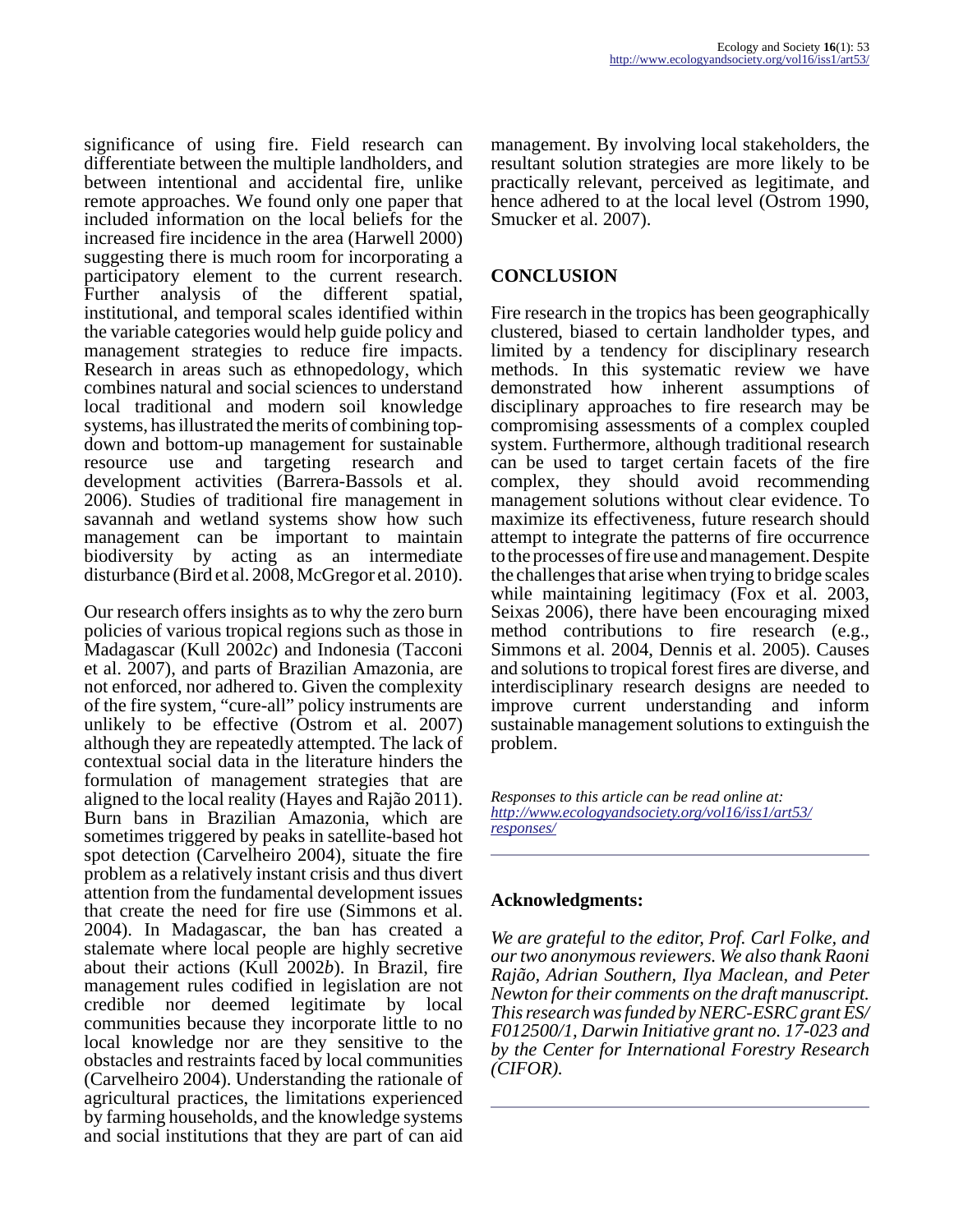### **LITERATURE CITED**

Adeney, J. M., N. L. Christensen, and S. L. Pimm. 2009. Reserves protect against deforestation fires in the Amazon. *PLoS One* 4:e5014.

Aiken, S. R. 2004. Runaway fires, smoke-haze pollution, and unnatural disasters in Indonesia. *Geographical Review* 94:55-79.

Alencar, A., D. Nepstad, and M. D. V. Diaz. 2006. Forest understory fire in the Brazilian Amazon in ENSO and non-ENSO years: area burned and committed carbon emissions. *Earth Interactions* 10:1-17.

Alencar, A. A. C., L. A. Solórazano, and D. C. Nepstad. 2004. Modeling forest understory fires in an eastern Amazonian landscape. *Ecological Applications* Suppl. 14:S139-S149.

Aragão, L., Y. Malhi, N. Barbier, A. Lima, Y. Shimabukuro, L. Anderson, and S. Saatchi. 2008. Interactions between rainfall, deforestation and fires during recent years in the Brazilian Amazonia. *Philosophical Transactions of the Royal Society Biological Sciences* 363:1779-1785.

Aragão, L., and Y. E. Shimabukuro. 2010. The incidence of fire in Amazonian forests with implications for REDD. *Science* 328:1275-1278.

Arima, E. Y., C. S. Simmons, R. T. Walker, and M. A. Cochrane. 2007. Fire in the Brazilian Amazon: a spatially explicit model for policy impact analysis. *Journal of Regional Science* 47:541-567.

Asner, G. P., E. N. Broadbent, P. J. C. Oliveira, M. Keller, D. E. Knapp, and J. N. M. Silva. 2006. Condition and fate of logged forests in the Brazilian Amazon. *Proceedings of the National Academy of Sciences of the United States of America* 103:12947-12950.

Barlow, J., and C. A. Peres. 2006. Effects of single and recurrent wildfires on fruit production and large vertebrate abundance in a central Amazonian forest. *Biodiversity and Conservation* 15:985-1012.

Barrera-Bassols, N., J. A. Zinck, and E. Van Ranst. 2006. Symbolism, knowledge and management of soil and land resources in indigenous communities: ethnopedology at global, regional and local scales. *Catena* 65:118-137.

Barreto, P., C. J. Souza, R. Nogueron, A. Anderson, and R. Salamão. 2006. *Human pressure on the Brazilian Amazon forests.* World Resources Institute, Belém, Brasil.

Berkes, F. 2004. Rethinking community-based conservation. *Conservation Biology* 18:621-630.

Berkes, F. 2006. Globalization, roving bandits, and marine resources. *Science* 312:1472-1472.

Betts, R. A., P. M. Cox, M. Collins, P. P. Harris, C. Huntingford, and C. D. Jones. 2004. The role of ecosystem-atmosphere interactions in simulated Amazonian precipitation decrease and forest dieback under global climate warming. *Theoretical and Applied Climatology* 78:157-175.

Bird, R. B., D. W. Bird, B. F. Codding, C. H. Parker, and J. H. Jones. 2008. The "fire stick farming" hypothesis: Australian Aboriginal foraging strategies, biodiversity, and anthropogenic fire mosaics. *Proceedings of the National Academy of Sciences of the United States of America* 105:14796-14801.

Blaikie, N. W. H. 2000. *Approaches to social enquiry.* Polity, Cambridge, UK.

Bowman, D., J. K. Balch, P. Artaxo, W. J. Bond, J. M. Carlson, M. A. Cochrane, C. M. D'Antonio, R. S. DeFries, J. C. Doyle, S. P. Harrison, F. H. Johnston, J. E. Keeley, M. A. Krawchuk, C. A. Kull, J. B. Marston, M. A. Moritz, I. C. Prentice, C. I. Roos, A. C. Scott, T. W. Swetnam, G. R. van der Werf, and S. J. Pyne. 2009. Fire in the earth system. *Science* 324:481-484.

Bowman, M. S., G. S. Amacher, and F. D. Merry. 2008. Fire use and prevention by traditional households in the Brazilian Amazon. *Ecological Economics* 67:117-130.

Boyd, E. 2008. Navigating Amazonia under uncertainty: past, present and future environmental governance. *Philosophical Transactions of the Royal Society Biological Sciences* 363:1911-1916.

Brady, N. C. 1996. Alternatives to slash-and-burn: a global imperative. *Agriculture Ecosystems & Environment* 58:3-11.

Brondizio, E. S., and E. F. Moran. 2008. Human dimensions of climate change: the vulnerability of small farmers in the Amazon. *Philosophical*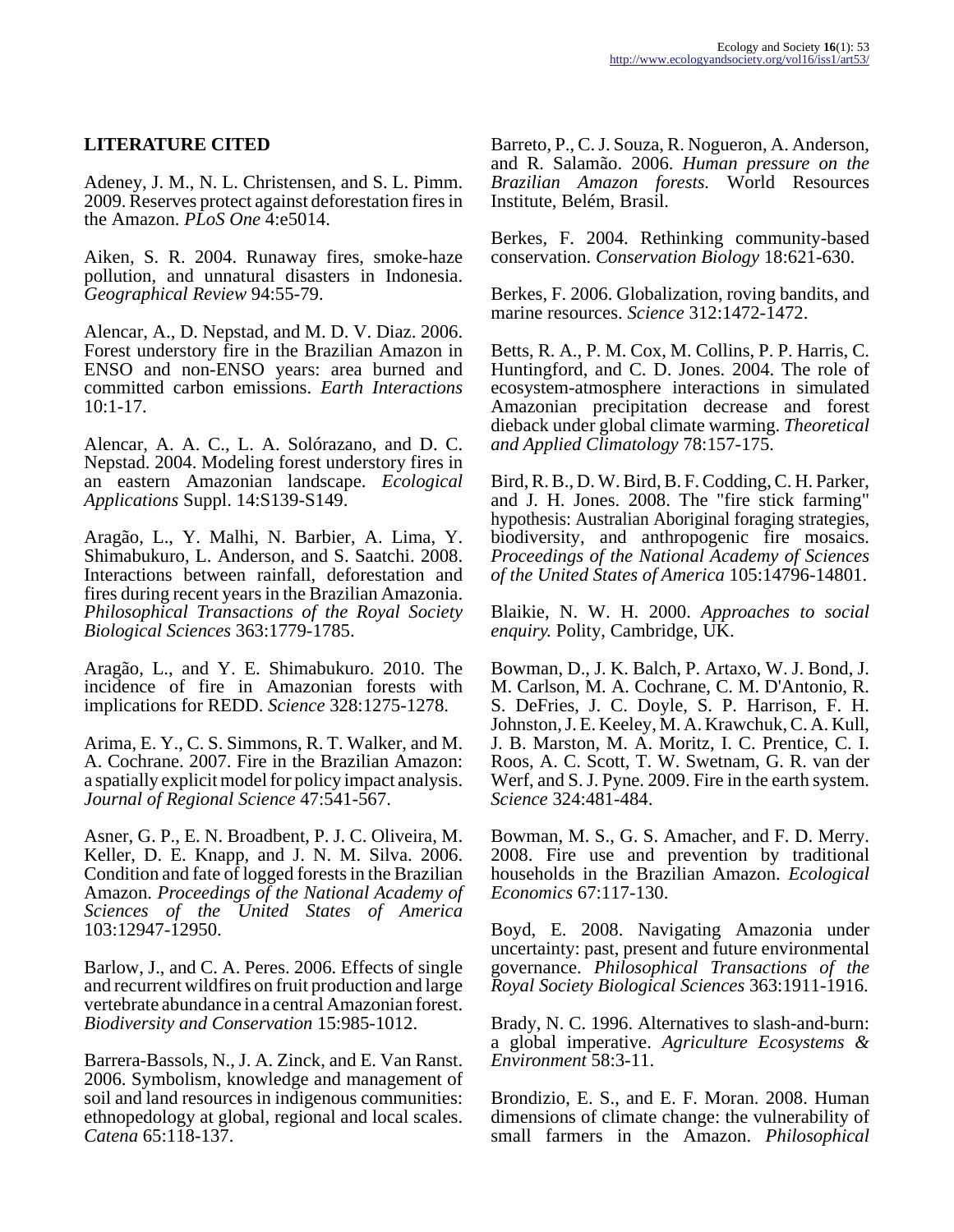*Transactions of the Royal Society B-Biological Sciences* 363:1803-1809.

Bruner, A. G., R. E. Gullison, R. E. Rice, and G. A. B. da Fonseca. 2001. Effectiveness of parks in protecting tropical biodiversity. *Science* 291:125-128.

Bucini, G., and E. F. Lambin. 2002. Fire impacts on vegetation in Central Africa: a remote-sensingbased statistical analysis. *Applied Geography* 22:27-48.

Cardoso, M. F., G. C. Hurtt, B. Moore, C. A. Nobre, and E. M. Prins. 2003. Projecting future fire activity in Amazonia. *Global Change Biology* 9:656-669.

Carvelheiro, K. 2004. *Community fire management in the Marana region, Brazilian Amazonia*. Dissertation. University of Florida, Gainesville, Florida, USA.

Caviglia-Harris, J. L., and D. W. Harris. 2008. Integrating survey and remote sensing data to analyze land use at a fine scale: insights from agricultural households in the Brazilian Amazon. *International Regional Science Review* 31:115-137.

Chand, T. R. K., K. V. Badarinath, V. K. Prasad, M. S. R. Murthy, C. D. Elvidge, and B. T. Tuttle. 2006. Monitoring forest fires over the Indian region using Defense Meteorological Satellite Program-Operational Linescan System nighttime satellite data. *Remote Sensing of Environment* 103:165-178.

Chokkalingam, U., I. Kurniawan, and Y. Ruchiat. 2005. Fire, livelihoods, and environmental change in the Middle Mahakam peatlands, East Kalimantan. *Ecology and Society* 10(1): 26. [online] URL: [http://www.ecologyandsociety.org/vol10/iss1/](http://www.ecologyandsociety.org/vol10/iss1/art26/) [art26/.](http://www.ecologyandsociety.org/vol10/iss1/art26/)

Chokkalingam, U., Suyanto, R. P. Permana, I. Kurniawan, J. Mannes, A. Darmawan, N. Khususyiah, and R. H. Susanto. 2007. Community fire use, resource change, and livelihood impacts: the downward spiral in the wetlands of southern Sumatra. *Mitigation and Adaptation Strategies for Global Change* 12:75-100.

Cochrane, M. A. 2001. Synergistic interactions between habitat fragmentation and fire in evergreen tropical forests. *Conservation Biology* 15:1515-1521.

Cochrane, M. A., and W. F. Laurance. 2008. Synergisms among fire, land use, and climate change in the Amazon. *Ambio* 37:522-527.

Crawley, M. J. 2007. *The R book.* John Wiley & Sons, Chichester, UK.

Crews, K. A., and S. J. Walsh. 2009. Remote sensing and the social sciences. Pages 437-445 *in* T. A. Warner, D. M. Nellis, and G. M. Foody, editors. *The SAGE handbook of remote sensing.* SAGE, London, UK.

de Mendonça, M. J. C., M. D. V. Diaz, D. Nepstad, R. S. da Motta, A. Alencar, J. C. Gomes, and R. A. Ortiz. 2004. The economic cost of the use of fire in the Amazon. *Ecological Economics* 49:89-105.

Dennis, R. A., J. Mayer, G. Applegate, U. Chokkalingam, C. J. P. Colfer, I. Kurniawan, H. Lachowski, P. Maus, R. P. Permana, Y. Ruchiat, F. Stolle, Suyanto, and T. P. Tomich. 2005. Fire, people and pixels: Linking social science and remote sensing to understand underlying causes and impacts of fires in Indonesia. *Human Ecology* 33:465-504.

Dymond, C. C., R. D. Field, O. Roswintiarti, and Guswanto. 2005. Using satellite fire detection to calibrate components of the Fire Weather Index system in Malaysia and Indonesia. *Environmental Management* 35:426-440.

Elvidge, C. D., V. R. Hobson, K. E. Baugh, J. B. Dietz, Y. E. Shimabukuro, T. Krug, E. Novo, and F. R. Echavarria. 2001. DMSP-OLS estimation of tropical forest area impacted by surface fires in Roraima, Brazil: 1995 versus 1998. *International Journal of Remote Sensing* 22:2661-2673.

Eva, H., and E. F. Lambin. 2000. Fires and landcover change in the tropics: a remote sensing analysis at the landscape scale. *Journal of Biogeography* 27:765-776.

Fearnside, P. M. 2005. Deforestation in Brazilian Amazonia: History, rates, and consequences. *Conservation Biology* 19:680-688.

Flannigan, M. D., M. A. Krawchuk, W. J. de Groot, B. M. Wotton, and L. M. Gowman. 2009.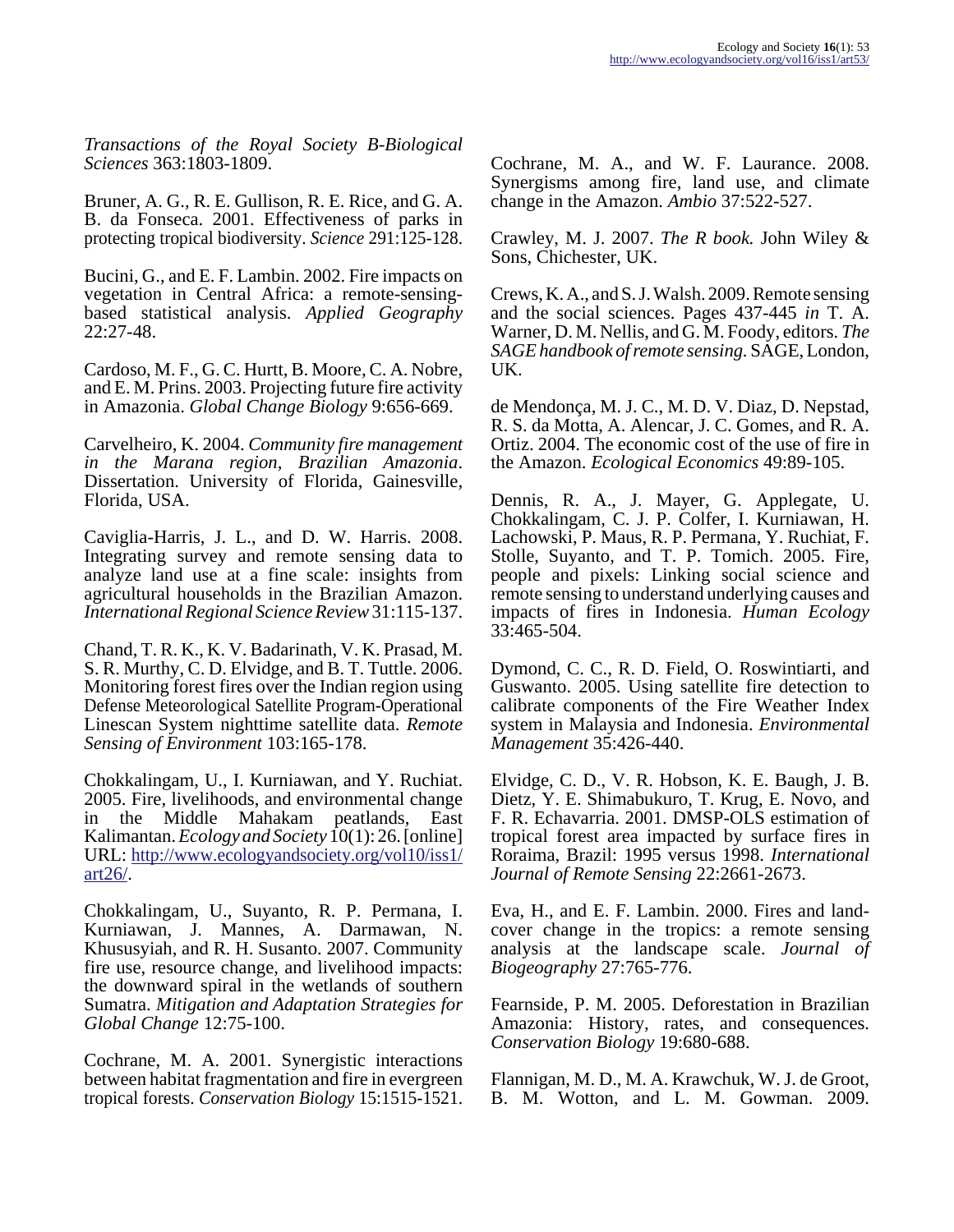Implications of changing climate for global wildland fire. *International Journal of Wildland Fire* 18:483-507.

Foley, J. A., G. P. Asner, M. H. Costa, M. T. Coe, R. DeFries, H. K. Gibbs, E. A. Howard, S. Olson, J. Patz, N. Ramankutty, and P. Snyder. 2007. Amazonia revealed: forest degradation and loss of ecosystem goods and services in the Amazon Basin. *Frontiers in Ecology and the Environment* 5:25-32.

Folke, C., T. Hahn, P. Olsson, and J. Norberg. 2005. Adaptive governance of social-ecological systems. *Annual Review of Environment and Resources* 30:441-473.

Fox, J., R. R. Rindfuss, S. J. Walsh, and V. Mishra, editors. 2003. *People and the environment: Approaches to linking household and community surveys to remote sensing and GIS.* Kluwer Academic, Norwell, Massachusetts, USA.

Frost, P., B. Campbell, G. Medina, and L. Usongo. 2006. Landscape-scale approaches for integrated natural resource management in tropical forest landscapes. *Ecology and Society* 11(2): 30. [online] URL: [http://www.ecologyandsociety.org/vol11/iss2/](http://www.ecologyandsociety.org/vol11/iss2/art30/) [art30/.](http://www.ecologyandsociety.org/vol11/iss2/art30/)

Giest, H. J., and E. F. Lambin. 2001. *What drives tropical deforestation? A meta-analysis of proximate and underlying causes of deforestation based on subnational case study evidence.* LUCC International Project Office, University of Louvain, Louvain-la-Neuve, Belgium.

Giri, C., and S. Shrestha. 2000. Forest fire mapping in Huay Kha Khaeng Wildlife Sanctuary, Thailand. *International Journal of Remote Sensing* 21:2023-2030.

Harwell, E. 2000. Remote sensibilities: discourses of technology and the making of Indonesia's natural disaster. *Development and Change* 31:307-340.

Hayes, N., and R. Rajão. 2011. Competing institutional logics and sustainable development: the case of geographic information systems in Brazil's Amazon region. *Information Technology for Development* 17:4-23.

Hoare, P. 2004. A process for community and government cooperation to reduce the forest fire and smoke problem in Thailand. *Agriculture Ecosystems & Environment* 104:35-46.

Instituto Nacional de Pesquisas Espaciais (INPE). 2009. *Sistema DETER: Deteção de desmatamento em tempo real.* Ministério da Ciência e Tecnologia, Brasilía, Brasil. [online] URL: [http://www.obt.inpe.](http://www.obt.inpe.br/deter/) [br/deter/.](http://www.obt.inpe.br/deter/)

Intergovernmental Panel on Climate Change (IPCC). 2007. *Climate Change 2007: mitigation of climate change. Contribution of Working Group III to the Fourth Assessment Report of the Intergovernmental Panel on Climate Change.* B. Metz, O. R. Davidson, P. R. Bosch, R. Dave, and L. A. Meyer, editors. Cambridge University Press, Cambridge, UK.

Jick, T. D. 1979. Mixing qualitative and quantitative methods - triangulation in action. *Administrative Science Quarterly* 24:602-611.

Johnson, R. B., A. J. Onwuegbuzie, and L. A. Turner. 2007. Toward a definition of mixed methods research. *Journal of Mixed Methods Research* 1:112-133.

Kant, Y., V. K. Prasad, and K. V. S. Badarinath. 2000. Algorithm for detection of active fire zones using NOAA AVHRR data. *Infrared Physics & Technology* 41:29-34.

Kates, R. W., and T. J. Wilbanks. 2003. Making the global local: responding to climate change concerns from the ground up. *Environment* 45:12-23.

Kull, C. A. 2002*c*. Empowering pyromaniacs in Madagascar: ideology and legitimacy in communitybased natural resource management. *Development and Change* 33:57-78.

Kull, C. A. 2002*a*. Madagascar's burning issue: the persistent conflict over fire. *Environment* 44:8-19.

Kull, C. A. 2002*b*. Madagascar aflame: landscape burning as peasant protest, resistance, or a resource management tool? *Political Geography* 21:927-953.

Liu, J. G., T. Dietz, S. R. Carpenter, M. Alberti, C. Folke, E. Moran, A. N. Pell, P. Deadman, T. Kratz, J. Lubchenco, E. Ostrom, Z. Ouyang, W. Provencher, C. L. Redman, S. H. Schneider, and W. W. Taylor. 2007. Complexity of coupled human and natural systems. *Science* 317:1513-1516.

Liverman, D., E. Moran, R. R. Rindfuss, and P. C. Stern, editors. 1998. *People and pixels: linking*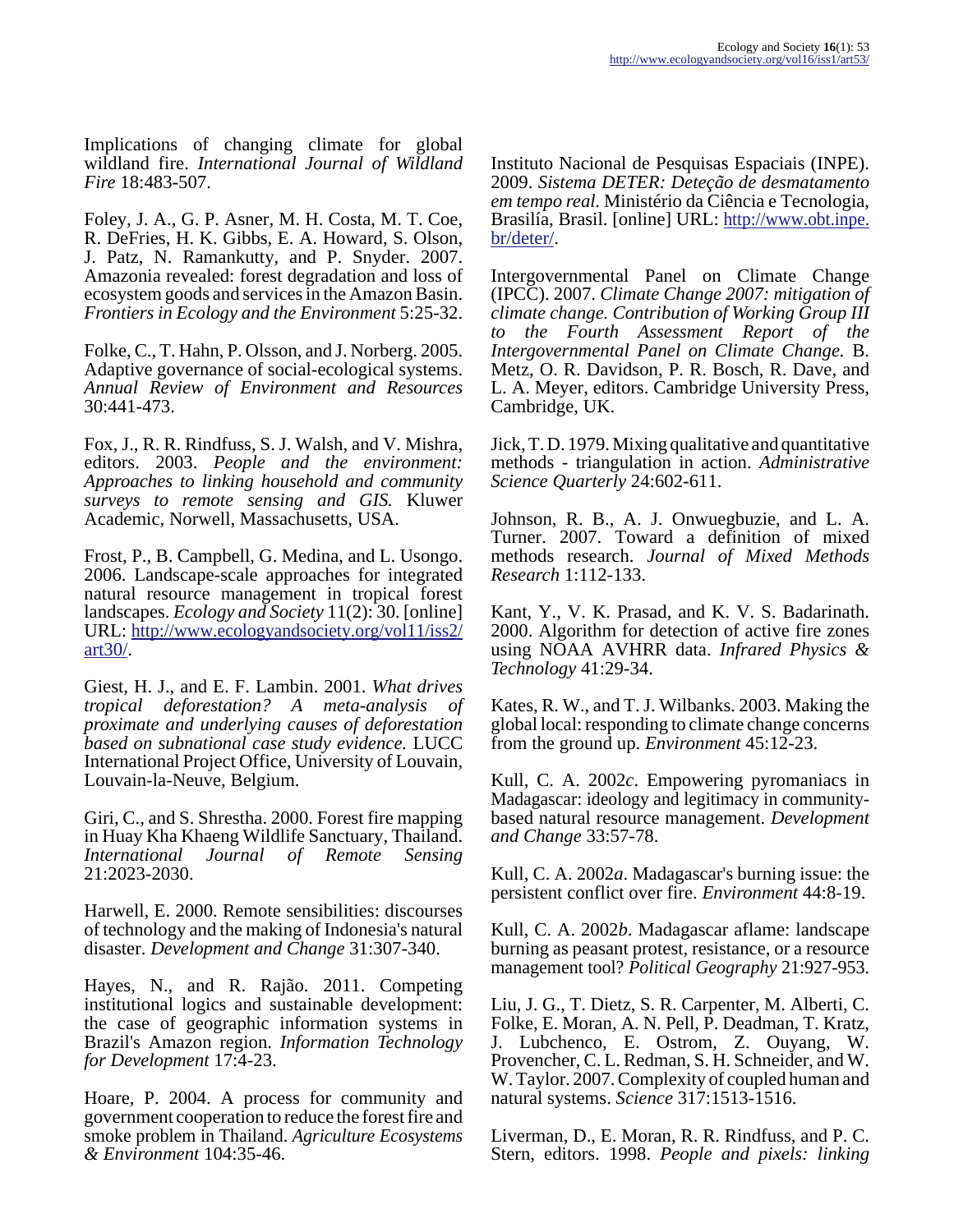*remote sensing and social science.* National Academy Press, Washington, D.C., USA.

Lohman, D. J., D. Bickford, and N. S. Sodhi. 2007. The burning issue. *Science* 316:376.

Malingreau, J. P., G. Stephens, and L. Fellows. 1985. Remote-sensing of forest fires - Kalimantan and north Borneo in 1982-1983. *Ambio* 14:314-321.

Malingreau, J. P., and C. J. Tucker. 1988. Largescale deforestation in the southeastern Amazon basin of Brazil. *Ambio* 17:49-55.

McCracken, S. D., E. S. Brondizio, D. Nelson, E. F. Moran, A. D. Siqueira, and C. Rodriguez-Pedraza. 1999. Remote sensing and GIS at farm property level: demography and deforestation in the Brazilian Amazon. *Photogrammetric Engineering and Remote Sensing* 65:1311-1320.

McGregor, S., V. Lawson, P. Christophersen, R. Kennett, J. Boyden, P. Bayliss, A. Liedloff, B. McKaige, and A. N. Andersen. 2010. Indigenous wetland burning: conserving natural and cultural resources in Australia's World Heritage-listed Kakadu National Park. *Human Ecology* 38:721-729.

Mistry, J. 1998. Decision-making for fire use among farmers in savannas: an exploratory study in the Distrito Federal, central Brazil. *Journal of Environmental Management* 54:321-334.

Murdiyarso, D., and L. Lebel. 2007. Local to global perspectives on forest and land fires in Southeast Asia. *Mitigation and Adaptation Strategies for Global Change* 12:3-11.

Murdiyarso, D., L. Lebel, A. N. Gintings, S. M. H. Tampubolon, A. Heil, and M. Wasson. 2004. Policy responses to complex environmental problems: insights from a science-policy activity on transboundary haze from vegetation fires in Southeast Asia. *Agriculture Ecosystems & Environment* 104:47-56.

Nepstad, D., G. Carvalho, A. C. Barros, A. Alencar, J. P. Capobianco, J. Bishop, P. Moutinho, P. Lefebvre, U. L. Silva, and E. Prins. 2001. Road paving, fire regime feedbacks, and the future of Amazon forests. *Forest Ecology and Management* 154:395-407.

Nepstad, D., A. Moreira, and A. Alencar. 1999*a*. *A Floresta em Chamas: Origens, Impactos e Prevenção do fogo na Amazônia.* IPAM & WHRC Brasília, Brasil.

Nepstad, D., S. Schwartzman, B. Bamberger, M. Santilli, D. Ray, P. Schlesinger, P. Lefebvre, A. Alencar, E. Prinz, G. Fiske, and A. Rolla. 2006. Inhibition of Amazon deforestation and fire by parks and indigenous lands. *Conservation Biology* 20:65-73.

Nepstad, D. C., A. Verissimo, A. Alencar, C. Nobre, E. Lima, P. Lefebvre, P. Schlesinger, C. Potter, P. Moutinho, E. Mendoza, M. Cochrane, and V. Brooks. 1999*b*. Large-scale impoverishment of Amazonian forests by logging and fire. *Nature* 398:505-508.

Olsen, W. 2004. Triangulation in social research: qualitative and quantitative methods can really be mixed. *In* M. Holborn, editor. *Developments in sociology.* Causeway Press, Ormskirk, UK.

Olsson, P., L. H. Gunderson, S. R. Carpenter, P. Ryan, L. Lebel, C. Folke, and C. S. Holling. 2006. Shooting the rapids: navigating transitions to adaptive governance of social-ecological systems. *Ecology and Society* 11(1): 18. [online] URL: [http:](http://www.ecologyandsociety.org/vol11/iss1/art18/) [//www.ecologyandsociety.org/vol11/iss1/art18/.](http://www.ecologyandsociety.org/vol11/iss1/art18/)

Ostrom, E. 1990. *Governing the commons: the evolution of institutions for collective action.* Cambridge University Press, Cambridge, UK.

Ostrom, E. 2007. A diagnostic approach for going beyond panaceas. *Proceedings of the National Academy of Sciences of the United States of America* 104:15181-15187.

Ostrom, E., M. A. Janssen, and J. M. Anderies. 2007. Going beyond panaceas. *Proceedings of the National Academy of Sciences of the United States of America* 104:15176-15178.

Ostrom, E., and H. Nagendra. 2006. Insights on linking forests, trees, and people from the air, on the ground, and in the laboratory. *Proceedings of the National Academy of Sciences of the United States of America* 103:19224-19231.

Pagdee, A., Y. S. Kim, and P. J. Daugherty. 2006. What makes community forest management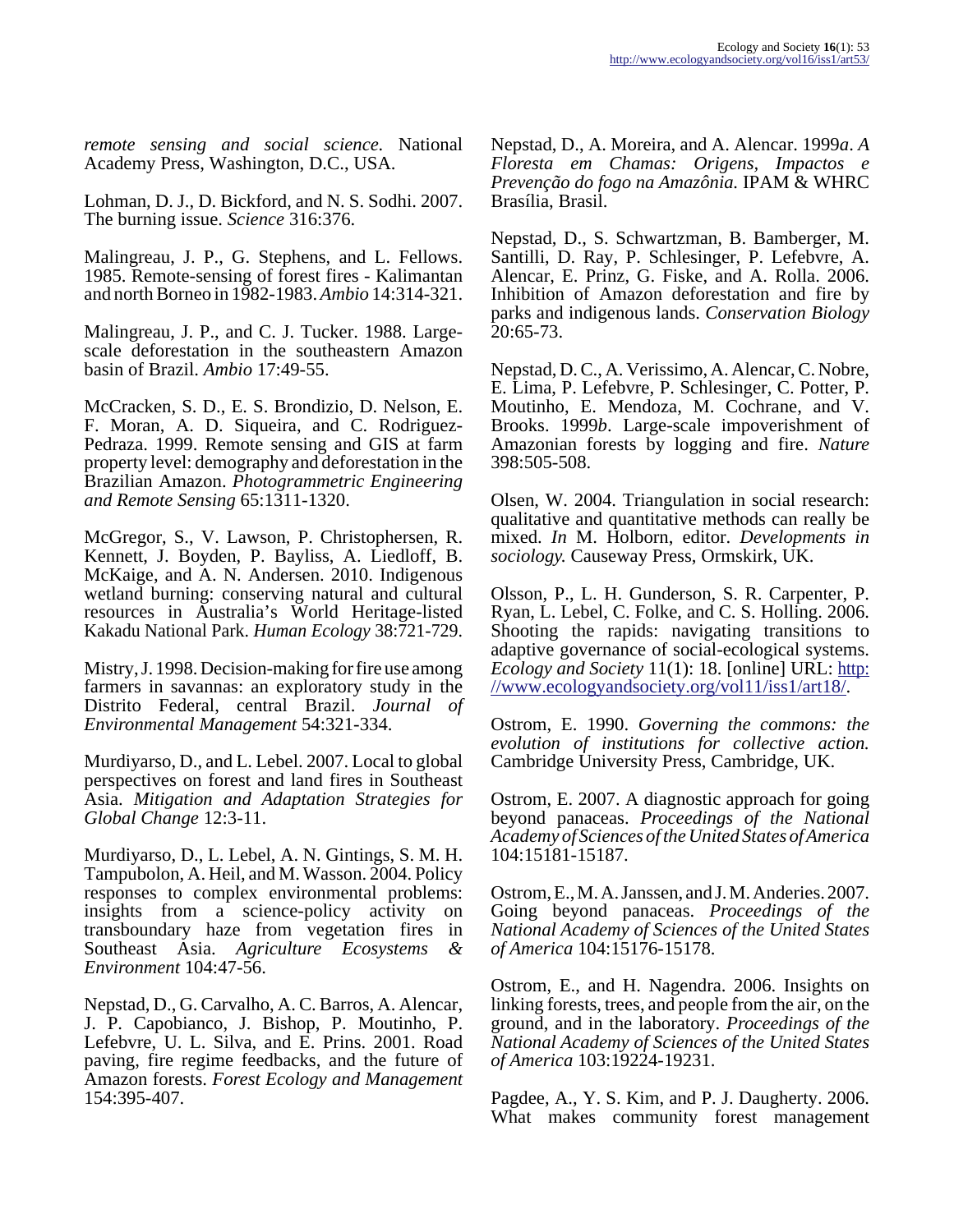successful: a meta-study from community forests throughout the world. *Society & Natural Resources* 19:33-52.

Pan, W. K. Y., S. J. Walsh, R. E. Bilsborrow, B. G. Frizzelle, C. M. Erlien, and F. Baquero. 2004. Farmlevel models of spatial patterns of land use and land cover dynamics in the Ecuadorian Amazon. *Agriculture Ecosystems & Environment* 101:117-134.

Perz, S. G., and R. T. Walker. 2002. Household life cycles and secondary forest cover among small farm colonists in the Amazon. *World Development* 30:1009-1027.

Phua, M. H., S. Tsuyuki, J. S. Lee, and H. Sasakawa. 2007. Detection of burned peat swamp forest in a heterogeneous tropical landscape: a case study of the Klias Peninsula, Sabah, Malaysia. *Landscape and Urban Planning* 82:103-116.

Pichon, F. J. 1997. Settler households and land-use patterns in the Amazon frontier: farm-level evidence from Ecuador. *World Development* 25:67-91.

Posey, D. A. 1985. Indigenous management of tropical forest ecosystems: the case of the Kayapo Indians of the Brazilian Amazon. *Agroforestry Systems* 3:139-158.

Prasad, V. K., K. S. Badarinath, and A. Eaturu. 2008. Biophysical and anthropogenic controls of forest fires in the Deccan Plateau, India. *Journal of Environmental Management* 86:1-13.

Pullin, A. S., and G. B. Stewart. 2006. Guidelines for systematic review in conservation and environmental management. *Conservation Biology* 20:1647-1656.

Pyne, S. J. 2001. *Fire: a brief history.* Univeristy of Washington Press, Seattle, Washington, USA.

Rajão, R., and N. Hayes. 2009. Conceptions of control and IT artefacts: an institutional account of the Amazon rainforest monitoring system. *Journal of Information Technology* 24:320-331.

Reid, W. V., F. Berkes, T. Wilbanks, and D. Capistrano, editors. 2006. *Bridging scales and knowledge systems: concepts and applications in ecosystem assessment.* Island Press, Washington, D. C., USA.

Rindfuss, R. R., S. J. Walsh, V. Mishra, J. Fox, and G. P. Dolcemascolo. 2003. Linking household and remotely sensed data: methodological and practical problems. Pages 1-30 *in* J. Fox, R. R. Rindfuss, S. J. Walsh, and V. Mishra, editors. *People and the environment: approaches for linking household and community surveys to remote sensing and GIS.* Kluwer Academic, Norwell, Massachussets, USA.

Roman-Cuesta, R. M., M. Gracia, and J. Retana. 2003. Environmental and human factors influencing fire trends in enso and non-enso years in tropical Mexico. *Ecological Applications* 13:1177-1192.

Roman-Cuesta, R. M., and J. Martinez-Vilalta. 2006. Effectiveness of protected areas in mitigating fire within their boundaries: case study of Chiapas, Mexico. *Conservation Biology* 20:1074-1086.

Rudel, T. K. 2008. Meta-analyses of case studies: a method for studying regional and global environmental change. *Global Environmental Change-Human and Policy Dimensions* 18:18-25.

Seixas, C. S. 2006. Barriers to local level ecosystem assessment and participatory management in Brazil. Pages 255-274 *in* W. V. Reid, F. Berkes, T. Wilbanks, and D. Capistrano, editors. *Bridging scales and knowledge systems: concepts and applications in ecosystem assessment.* Island Press, Washington, D.C., USA.

Simmons, C. S., R. T. Walker, C. H. Wood, E. Arima, and M. Cochrane. 2004. Wildfires in Amazonia: a pilot study examining the role of farming systems, social capital, and fire contagion. *Journal of Latin American Geography* 3:81-95.

Slik, J. W. F., R. W. Verburg, and P. J. A. Kessler. 2002. Effects of fire and selective logging on the tree species composition of lowland dipterocarp forest in East Kalimantan, Indonesia. *Biodiversity and Conservation* 11:85-98.

Smucker, T. A., D. J. Campbell, J. M. Olson, and E. E. Wangui. 2007. Contemporary challenges of participatory field research for land use change analyses: examples from Kenya. *Field Methods* 19:384-406.

Sorrensen, C. 2000. Linking smallholder land use and fire activity: examining biomass burning in the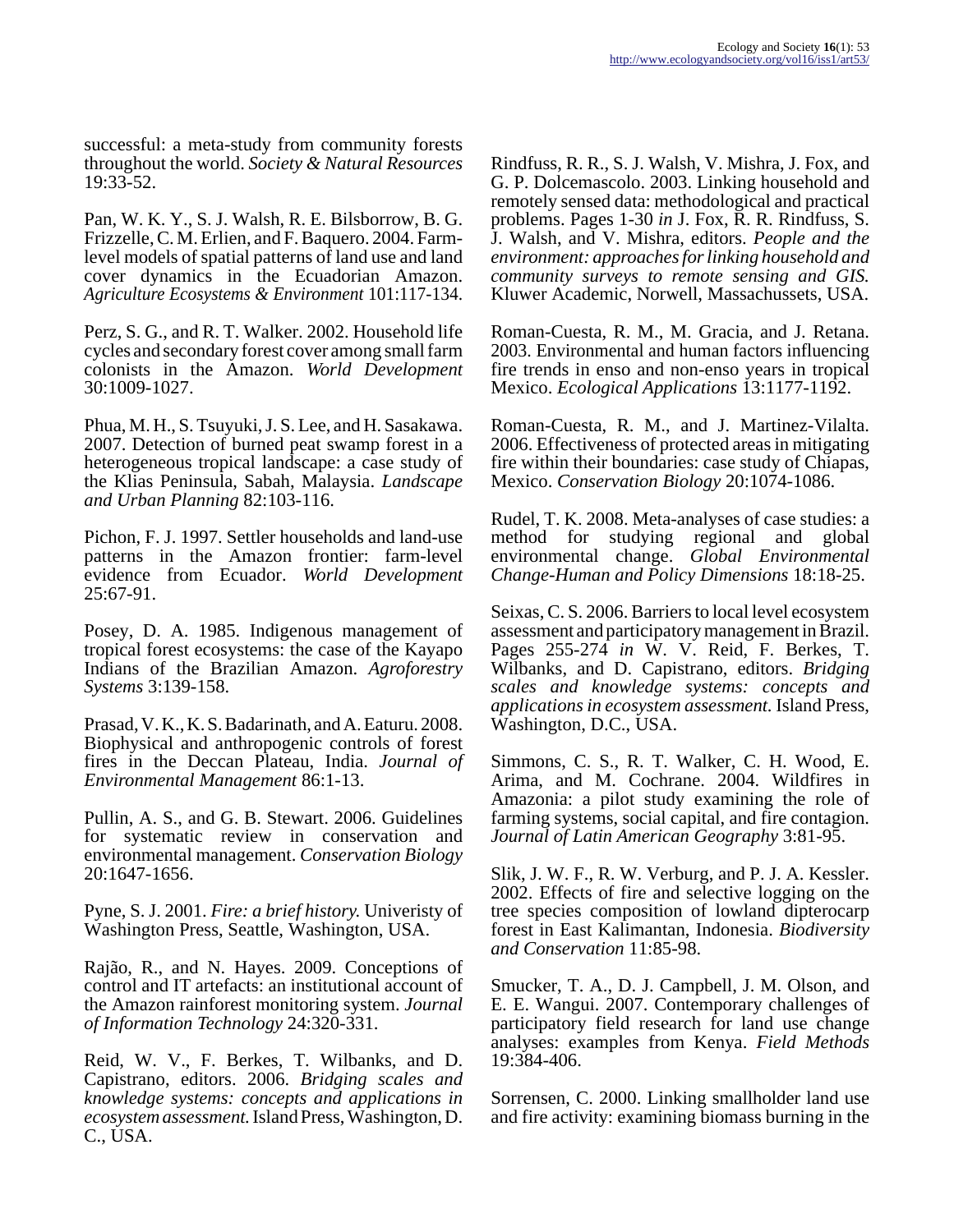Brazilian Lower Amazon. *Forest Ecology and Management* 128:11-25.

Sorrensen, C. 2002. Frontier spaces of vulnerability: Regional change, urbanization, drought and fire hazard in Santarem, Para, Brazil. *Urban Ecosystems* 16:123-144.

Sorrensen, C. 2004. Contributions of fire use study to land use/cover change frameworks: understanding landscape change in agricultural frontiers. *Human Ecology* 32:395-419.

Sorrensen, C. 2009. Potential hazards of land policy: conservation, rural development and fire use in the Brazilian Amazon. *Land Use Policy* 26:782-791.

Stolle, F., K. M. Chomitz, E. F. Lambin, and T. P. Tomich. 2003. Land use and vegetation fires in Jambi Province, Sumatra, Indonesia. *Forest Ecology and Management* 179:277-292.

Stolle, F., R. A. Dennis, I. Kurniwan, and E. F. Lambin. 2004. Evaluation of remote sensing-based active fire datasets in Indonesia. *International Journal of Remote Sensing* 25:471-479.

Stolle, F., and E. F. Lambin. 2003. Interprovincial and interannual differences in the causes of landuse fires in Sumatra, Indonesia. *Environmental Conservation* 30:375-387.

Suyanto, S. 2007. Underlying cause of fire: different form of land tenure conflicts in Sumatra. *Mitigation and Adaptation Strategies for Global Change* 12:75-100.

Suyanto, S., R. P. Permana, N. Khususiyah, and L. Joshi. 2005. Land tenure, agroforestry adoption, and reduction of fire hazard in a forest zone: a case study from Lampung, Sumatra, Indonesia. *Agroforestry Systems* 65:1-11.

Tacconi, L., P. F. Moore, and D. Kaimowitz. 2007. Fires in tropical forests - what is really the problem? Lessons from Indonesia. *Mitigation and Adaptation Strategies for Global Change* 12:55-66.

Tacconi, L., and Y. Ruchiat. 2006. Livelihoods, fire and policy in eastern Indonesia. *Singapore Journal of Tropical Geography* 27:67-81.

Toniolo, M. A. 2004. *The role of land tenure in the occurrence of accidental fires in the Amazon region:*

*case studies from the national forest of Tapajos, Para, Brazil.* Thesis. Indiana University, Bloomington, Indiana, USA.

Turner, B. L., E. F. Lambin, and A. Reenberg. 2007. The emergence of land change science for global environmental change and sustainability. *Proceedings of the National Academy of Sciences of the United States of America* 104:20666-20671.

Uhl, C., and R. Buschbacher. 1985. A disturbing synergism between cattle ranching practices and selective tree harvesting in the Eastern Amazon. *Biotropica* 17:265-268.

Vadrevu, K. P., K. V. S. Badarinath, and E. Anuradha. 2008. Spatial patterns in vegetation fires in the Indian region. *Environmental Monitoring and Assessment* 147:1-13.

Varma, A. 2003. The economics of slash and burn: a case study of the 1997-1998 Indonesian forest fires. *Ecological Economics* 46:159-171.

Vayda, A. P. 2006. Causal explanation of Indonesian forest fires: concepts, applications, and research priorities. *Human Ecology* 34:615-635.

Walker, R., E. Moran, and L. Anselin. 2000. Deforestation and cattle ranching in the Brazilian Amazon: external capital and household processes. *World Development* 28:683-699.

Walsh, S. J., J. P. Messina, C. F. Mena, G. P. Malanson, and P. H. Page. 2008. Complexity theory, spatial simulation models, and land use dynamics in the Northern Ecuadorian Amazon. *Geoforum* 39:867-878.

Wilbanks, T. 2006. How scale matters: some concepts and findings. Pages 21-36 *in* W. V. Reid, F. Berkes, T. Wilbanks, and D. Capistrano, editors. *Bridging scales and knowledge systems: concepts and applications in ecosystem assessment.* Island Press, Washington, D.C., USA.

Wood, C. H., and D. Skole. 1998. Linking satellite, census, and survey data to study deforestation in the Brazilian Amazon. Pages 70-93 *in* D. Liverman, E. Moran, R. R. Rindfuss, and P. C. Stern, editors. *People and pixels: linking remote sensing and social science.* National Academy Press, Washington, D. C., USA.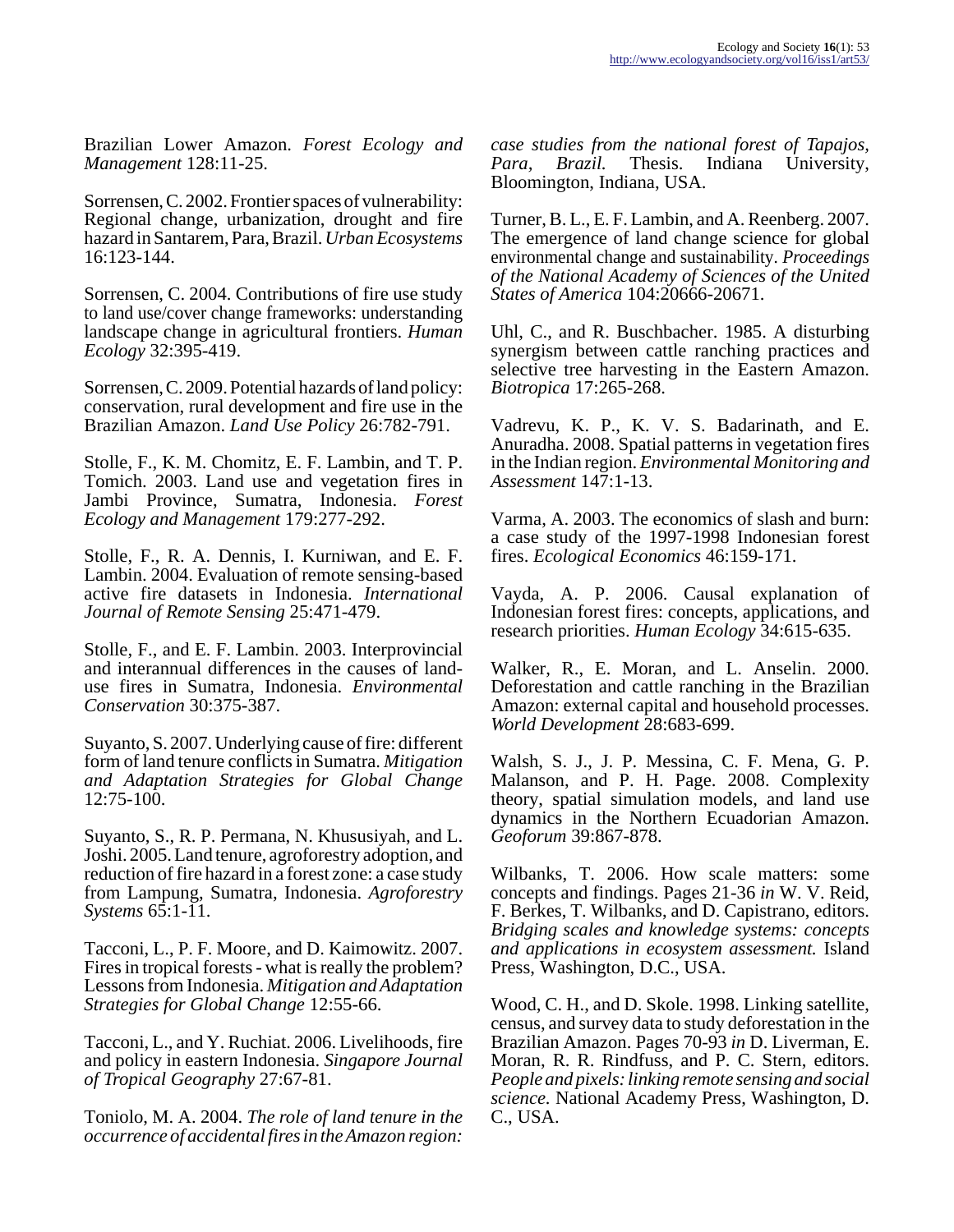Wright, S. J., G. A. Sanchez-Azofeifa, C. Portillo-Quintero, and D. Davies. 2007. Poverty and corruption compromise tropical forest reserves. *Ecological Applications* 17:1259-1266.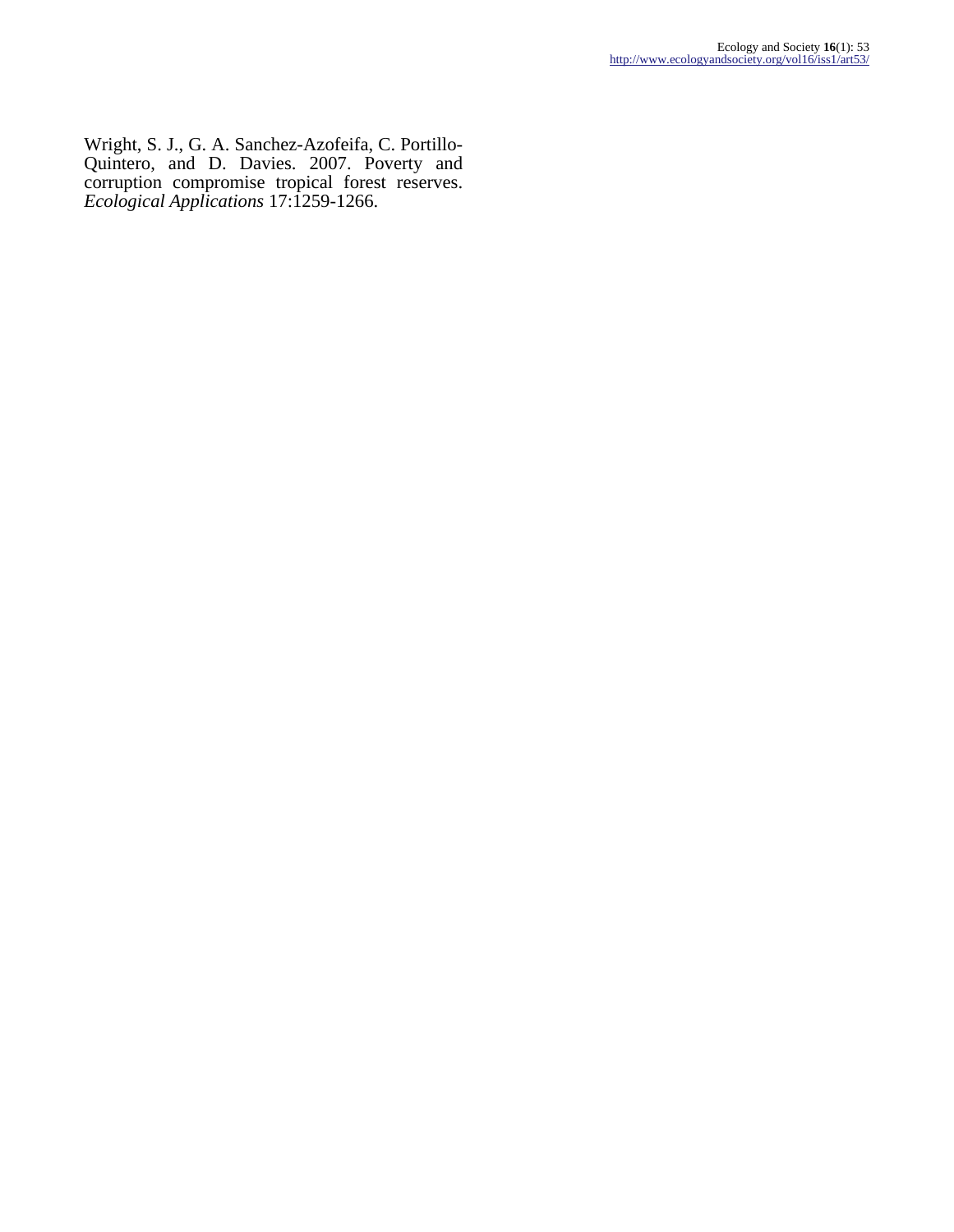#### **APPENDIX 1. Variables that constitute each of the categories used in the review.**

 $(SP - \text{social}; C - \text{climate}; FTQ - \text{forest type and quality}; E - \text{economic}; L - \text{landscape context}; TR - \text{technological and$ research; FM – direct fire management; FC – fire characteristics) used in the review.

| Category (abbreviation)       | Variables                                                                                                                                                                                                                                                                                                                                                                                                                                                                                                                                                                                                                                                                                                                                                                                                                                                                                                                                                                                                                                                                                                                                                                                                                                                                                                                                                                                                                                          |
|-------------------------------|----------------------------------------------------------------------------------------------------------------------------------------------------------------------------------------------------------------------------------------------------------------------------------------------------------------------------------------------------------------------------------------------------------------------------------------------------------------------------------------------------------------------------------------------------------------------------------------------------------------------------------------------------------------------------------------------------------------------------------------------------------------------------------------------------------------------------------------------------------------------------------------------------------------------------------------------------------------------------------------------------------------------------------------------------------------------------------------------------------------------------------------------------------------------------------------------------------------------------------------------------------------------------------------------------------------------------------------------------------------------------------------------------------------------------------------------------|
| Socio-political (SP)          | Community cohesion, kinship, homogeneity<br>Community designation<br>Community institutional capacity<br>Conservation and development tradeoffs<br>Corruption perception index (CPI)<br>Corruption, power capture<br>Definition of community area of administration<br>Devolution of natural resource management, incorporation of traditional<br>ecological knowledge<br>Distant policy influence<br>Environmental education and public awareness, science-policy discourse<br>Fire legislation<br>Government enforcement of fire, land use legislation<br>Guards per km <sup>2</sup><br>Human development index (HDI)<br>Inputs to reduce dependence on fire<br>International aid to support shift to non-fire agriculture<br>Labor<br>Land tenure security<br>Local perceptions of fire, of climate and of blame<br>Long term policy solutions<br>Outmigration and increasing turnover<br>Park boundaries<br>Participatory planning for natural resource management<br>Political and ideological conflict between state and local actors' perception of fire<br>Political conflict at state-level<br>Population density<br>Reserve status<br>Sanctions<br>Social injustice<br>Staff resources and information availability in reserves<br>State institutional capacity<br>State/province membership<br>Support from international community<br>Time on plot<br>Transmigration project presence<br>Unfair resource access<br>Village level rules |
| Climatic $(C)$                | Climate change<br>Drought<br>Humidity<br>Rainfall<br>Season<br>Temperature<br>Wind speed<br>Year                                                                                                                                                                                                                                                                                                                                                                                                                                                                                                                                                                                                                                                                                                                                                                                                                                                                                                                                                                                                                                                                                                                                                                                                                                                                                                                                                   |
| Forest type and quality (FTQ) | Biomass density<br>Designated conversion area<br>Designated production area<br>Forest degradation<br>Forest management<br>Fragment degradation<br>Logging<br>Suitability for rubber<br>Vegetation type                                                                                                                                                                                                                                                                                                                                                                                                                                                                                                                                                                                                                                                                                                                                                                                                                                                                                                                                                                                                                                                                                                                                                                                                                                             |